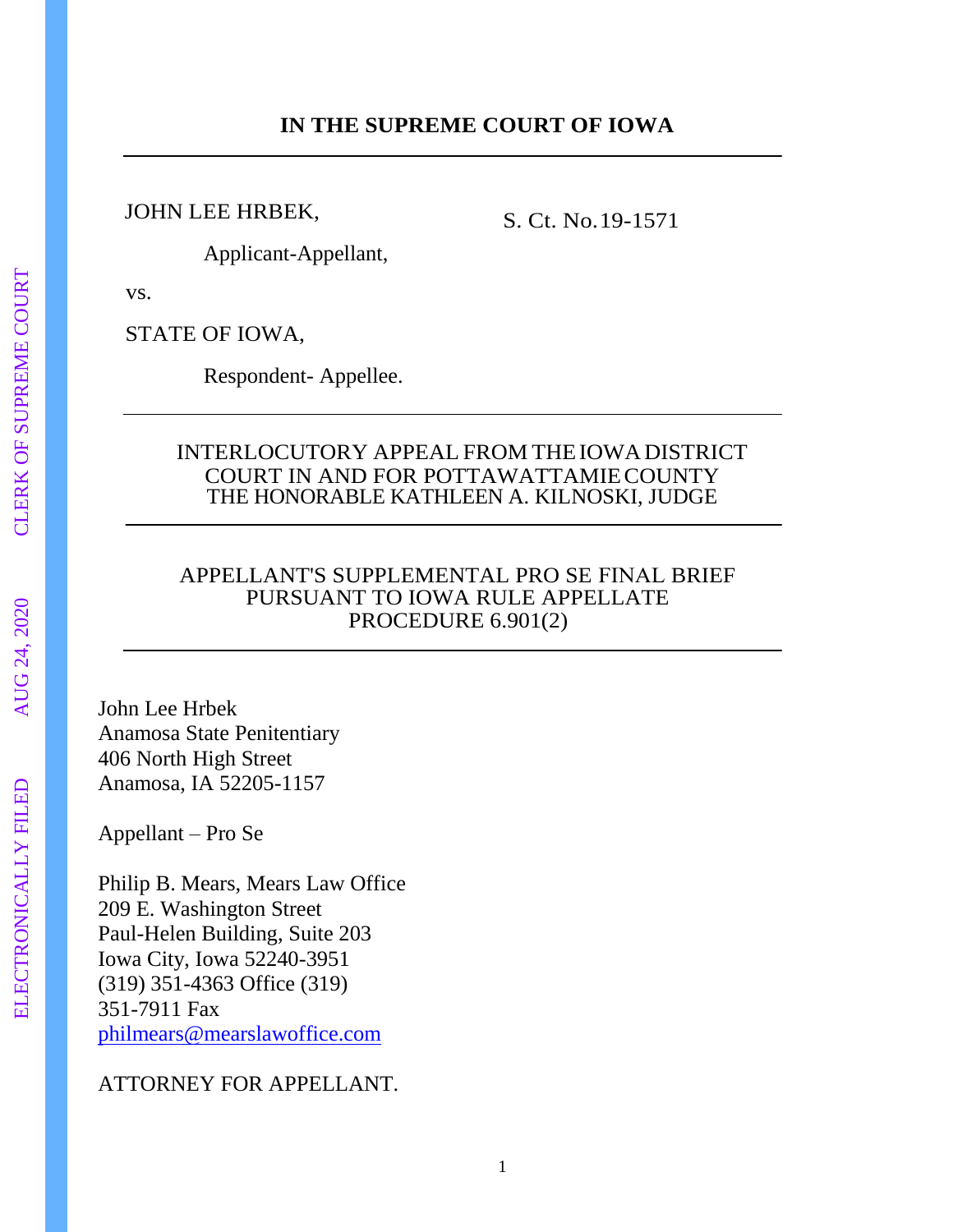#### **CERTIFICATE OF SERVICE**

On August 24, 2020, the undersigned certifies that a true copy of the foregoing instrument was served upon the Defendant-Appellant by placing one copy thereof in the United States mail, proper postage attached, addressed to:

> John Hrbek #0104465 Anamosa State Penitentiary 406 North High Street Anamosa, IA 52205

> > /s/ Philip B. Mears MEARS LAW OFFICE 209 E. Washington Street, Suite 203 Iowa City, IA 52240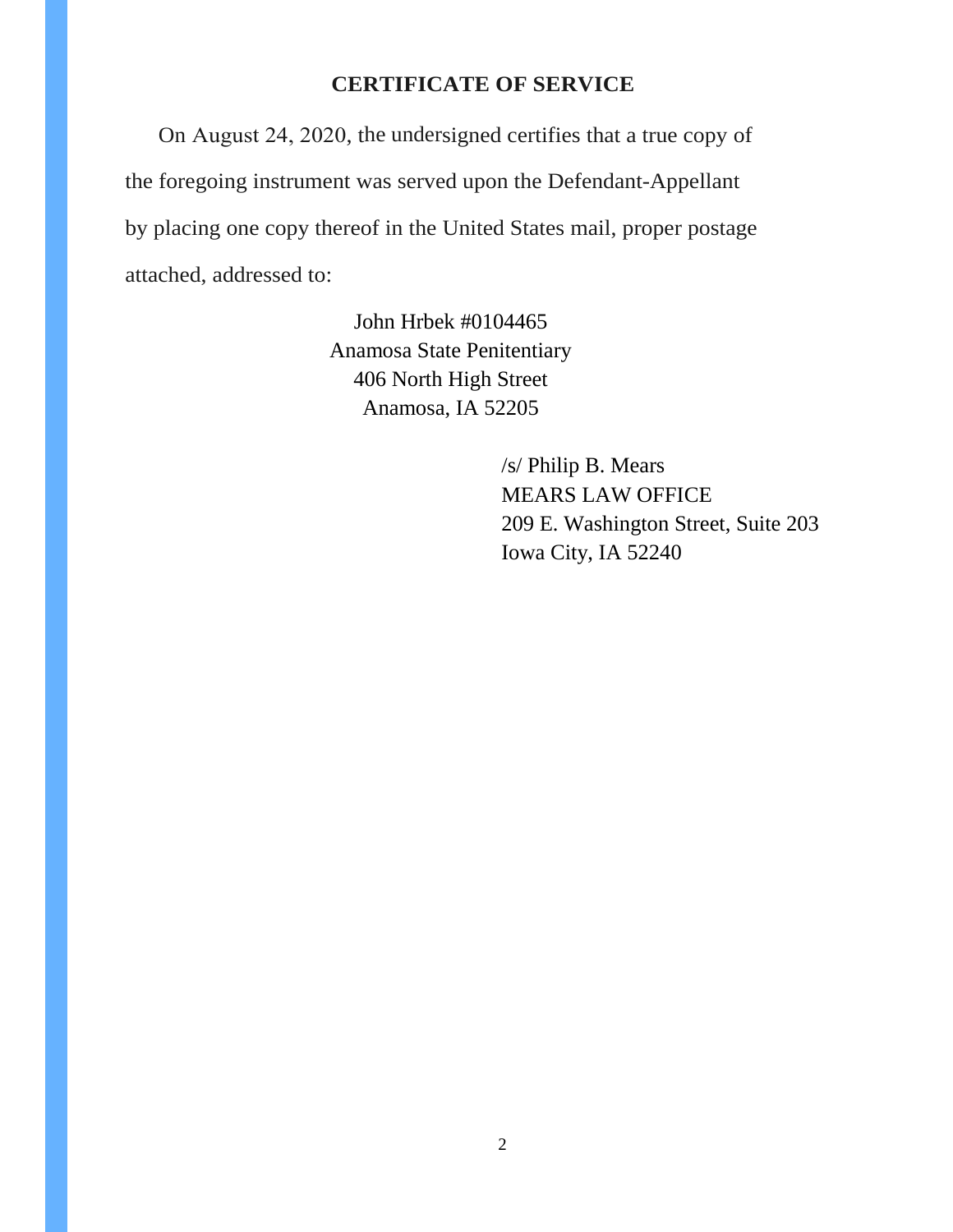## **TABLE OF CONTENTS**

### **Page:**

# Arguments

| THE IOWA SUPREME COURT HAS INHERENT<br>I.                                                   |  |
|---------------------------------------------------------------------------------------------|--|
| <b>AUTHORITY TO EXERCISE REASONABLY</b>                                                     |  |
| NECESSARY, AND DISCRETIONARY POWER TO                                                       |  |
| <b>GRANT FUNDAMENTAL SUPPLEMENTAL PRO SE</b>                                                |  |
| <b>PARTICIPATION TO ACHIEVETHE FAIR AND</b>                                                 |  |
| <b>ESSENTIAL ADMINISTRATION OF JUSTICE IN</b>                                               |  |
|                                                                                             |  |
| II.<br>THE CHANGE(S) TO IOWA CODE SECTIONS 814.6A                                           |  |
| AND 822.3B ARE NOT PROCEDURAL NOR                                                           |  |
| REMEDIAL AND IF NOT UNCONSTITUTIONAL                                                        |  |
| <b>CAN ONLY BEAPPLIED</b>                                                                   |  |
|                                                                                             |  |
| III.<br>THE CHANGES TO IOWA CODE SECTIONS 814.6A<br>AND 822.3B IF CONSTITUTIONAL CAN NOT BE |  |
|                                                                                             |  |
|                                                                                             |  |
|                                                                                             |  |
|                                                                                             |  |

Certificate of Compliance........................................................................................ 32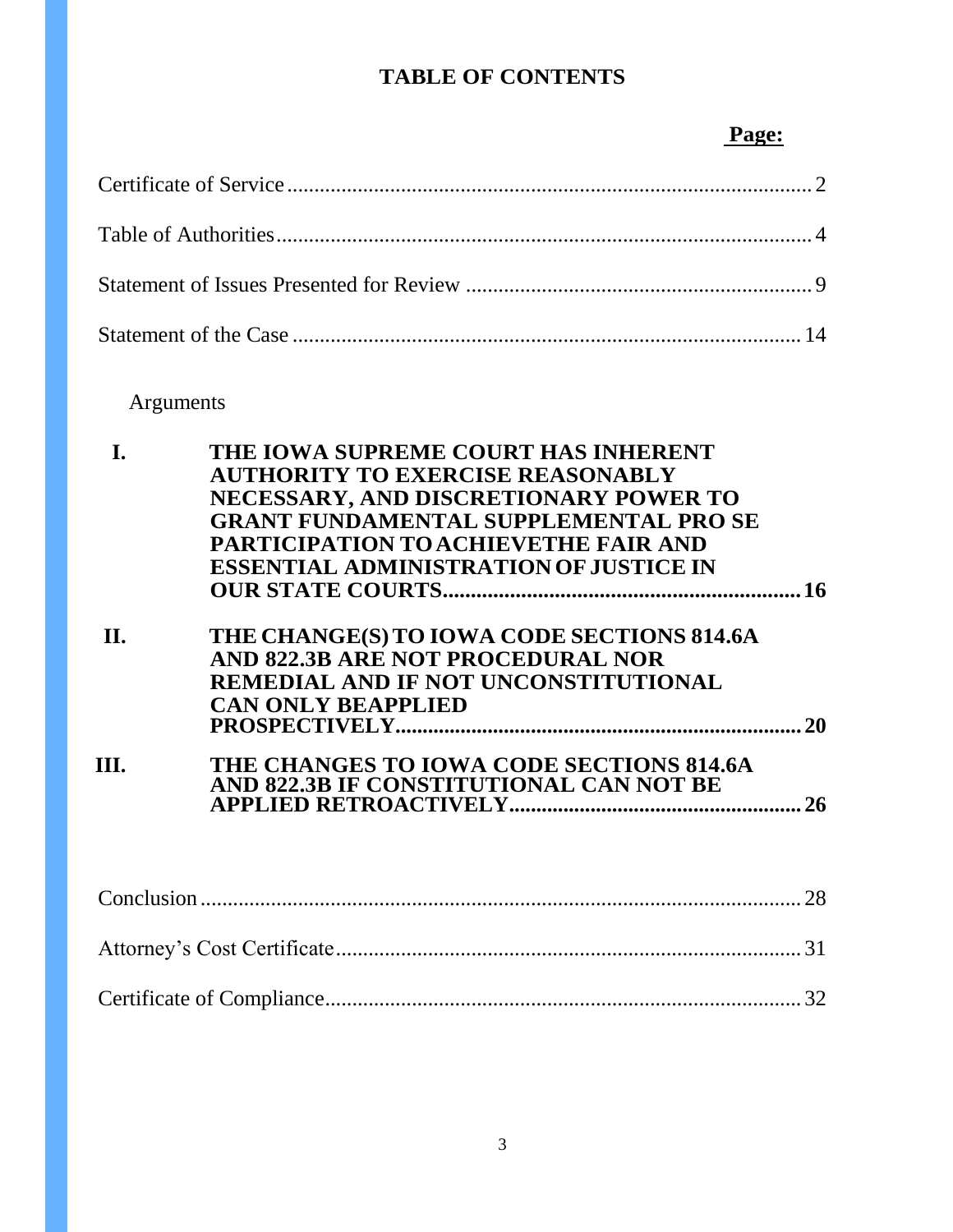## **TABLE OF AUTHORITIES**

| <b>Cases:</b>                                               | Pages: |
|-------------------------------------------------------------|--------|
| Acklson v. Manly Toys Direct, LLC., 832 N.W.2d 678          |        |
| Anderson Fin. Services v. Miller, 769 N.W.2d. 575           |        |
|                                                             |        |
|                                                             |        |
| Brewer v. Iowa District Court for Pottawattamie County,     |        |
|                                                             |        |
| California v. Trombetta, 467 US 479, 104 S. Ct.             |        |
| Caplin v. Drysdale v. United States, 491 US 617, 109 S. Ct. |        |
| City of Waterloo v. Bainbridge, 749 N.W.2d. 245             |        |
|                                                             |        |
|                                                             |        |
| Douglas v. People of California, 372 US 353, 83 S. Ct.      |        |
| Evitts v. Lucey, 468 US 387, 105 S. Ct.                     |        |
|                                                             |        |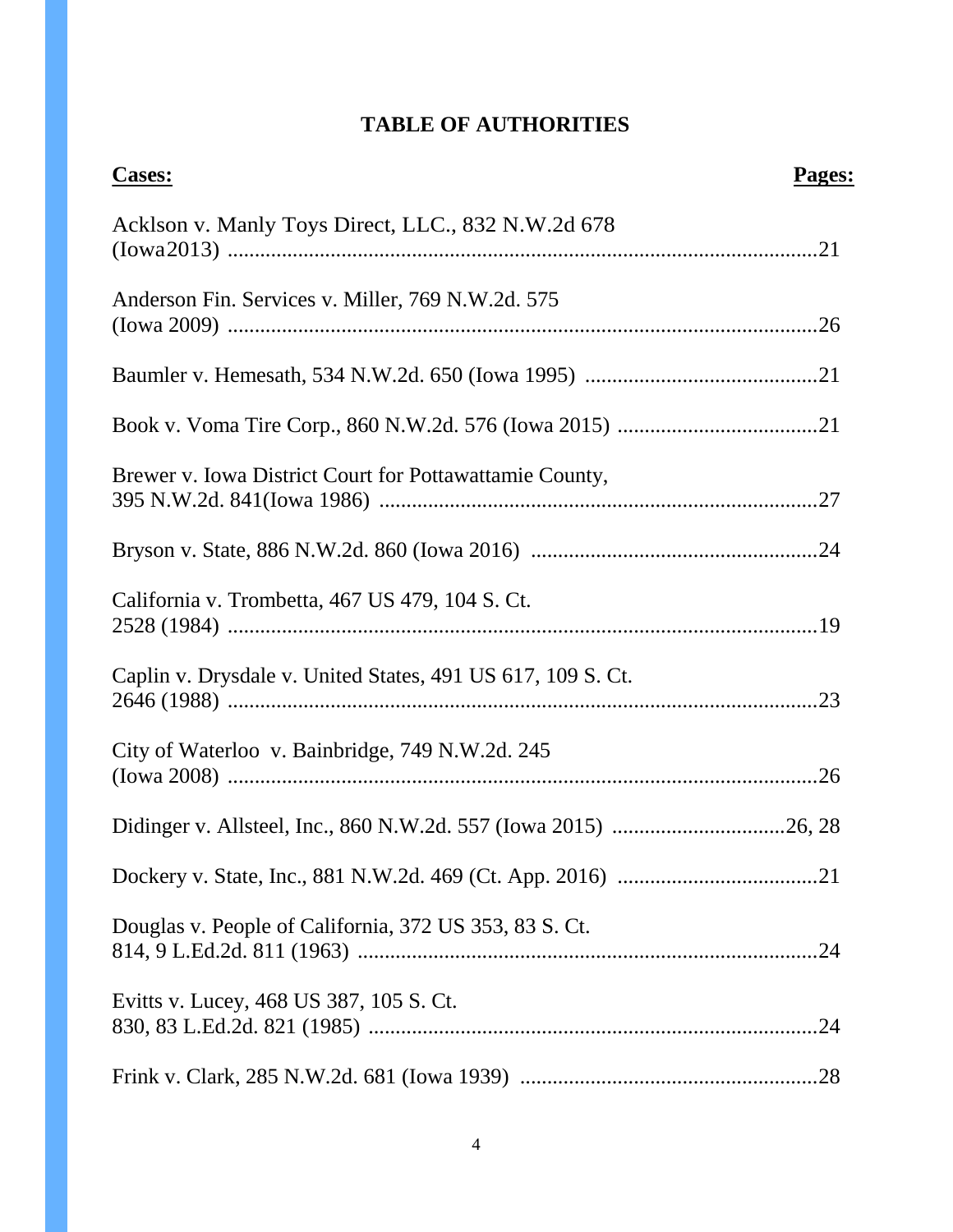| Gen. Mortg. Corp. of Iowa v. Campbell, 138 N.W.2d. 416 (Iowa 1965) 22         |
|-------------------------------------------------------------------------------|
|                                                                               |
| Gray v. Comm'r of Revue, 422 Mass. 666, 665 N.E.2d. 17 (Mass. 1966) 19        |
|                                                                               |
| Griffin v. Illinois, 351 US 12, 76 S. Ct. 585, 100 L.Ed                       |
| Hamdan v. Rumsfeld, 548 US 557, 126 S. Ct. 2749, 165 L. Ed. 2d. 723 (2006) 21 |
| Hoover v. Iowa State Highway Comm'n, 222 N.W. 438 (Iowa 1928)30               |
| Hrbek v. State, 872 N.W. 2d. 198, 2015 App. Lexis 908                         |
|                                                                               |
| Iowa Civil Liberties Union v. Critelli, 244 N.W.2d. 564 (Iowa 1977) 19        |
|                                                                               |
|                                                                               |
|                                                                               |
|                                                                               |
|                                                                               |
|                                                                               |
| Jones v. State, 731 N.W.2d. 388, 2007 Iowa Sup. Lexis 61 (Iowa 2007) 20, 21   |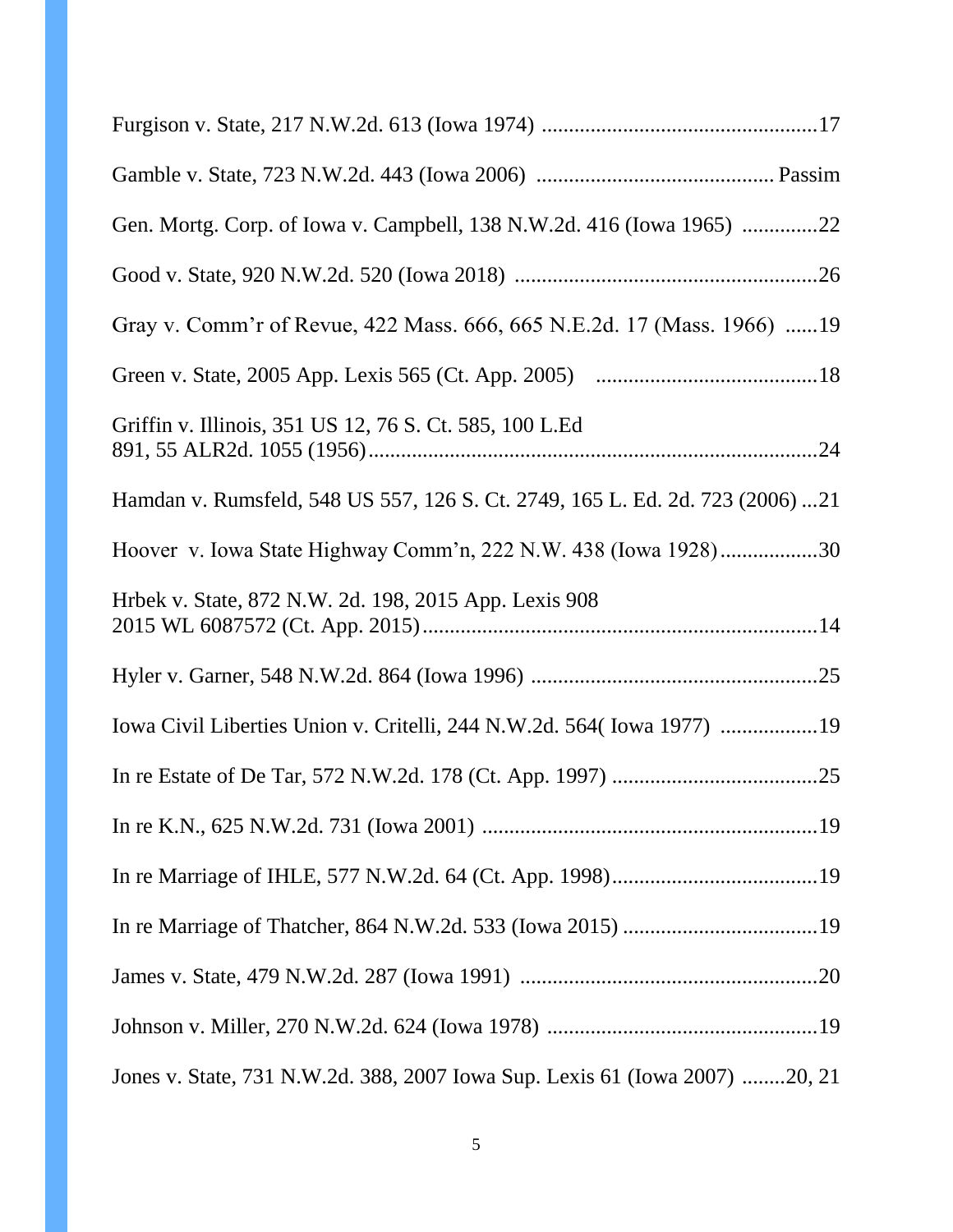| May's Drug Stores v. State Tax Commission, 45 N.W.2d.                          |  |
|--------------------------------------------------------------------------------|--|
|                                                                                |  |
|                                                                                |  |
|                                                                                |  |
|                                                                                |  |
| Metropolitan Jacobsen Dev. Venture v. Board of Review,                         |  |
| Ostergen v. Iowa District Court for Muscatine County                           |  |
| Perez-Fuentes v. State, 886 N.W.2d. 105, 2016 Iowa App.                        |  |
| Planned Parenthood of the Heartland v. Reynolds ex rel.                        |  |
|                                                                                |  |
|                                                                                |  |
|                                                                                |  |
|                                                                                |  |
| State v. Iowa District Court for Johnson County, 750 N.W.2d. 531 (Iowa 2008)19 |  |
|                                                                                |  |
|                                                                                |  |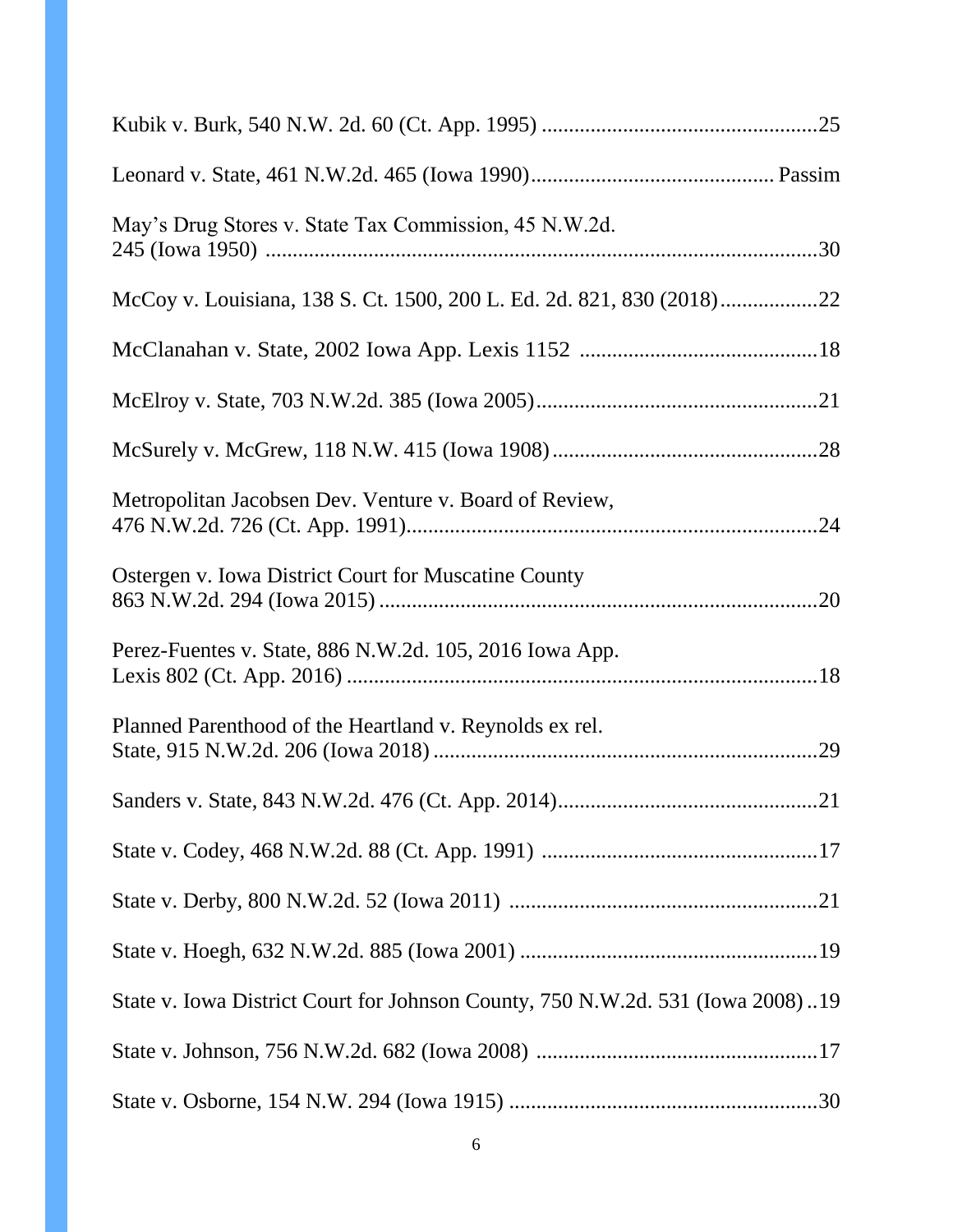# **Constitutional Provisions:**

## Pages:

| <b>Statutes:</b> |  |
|------------------|--|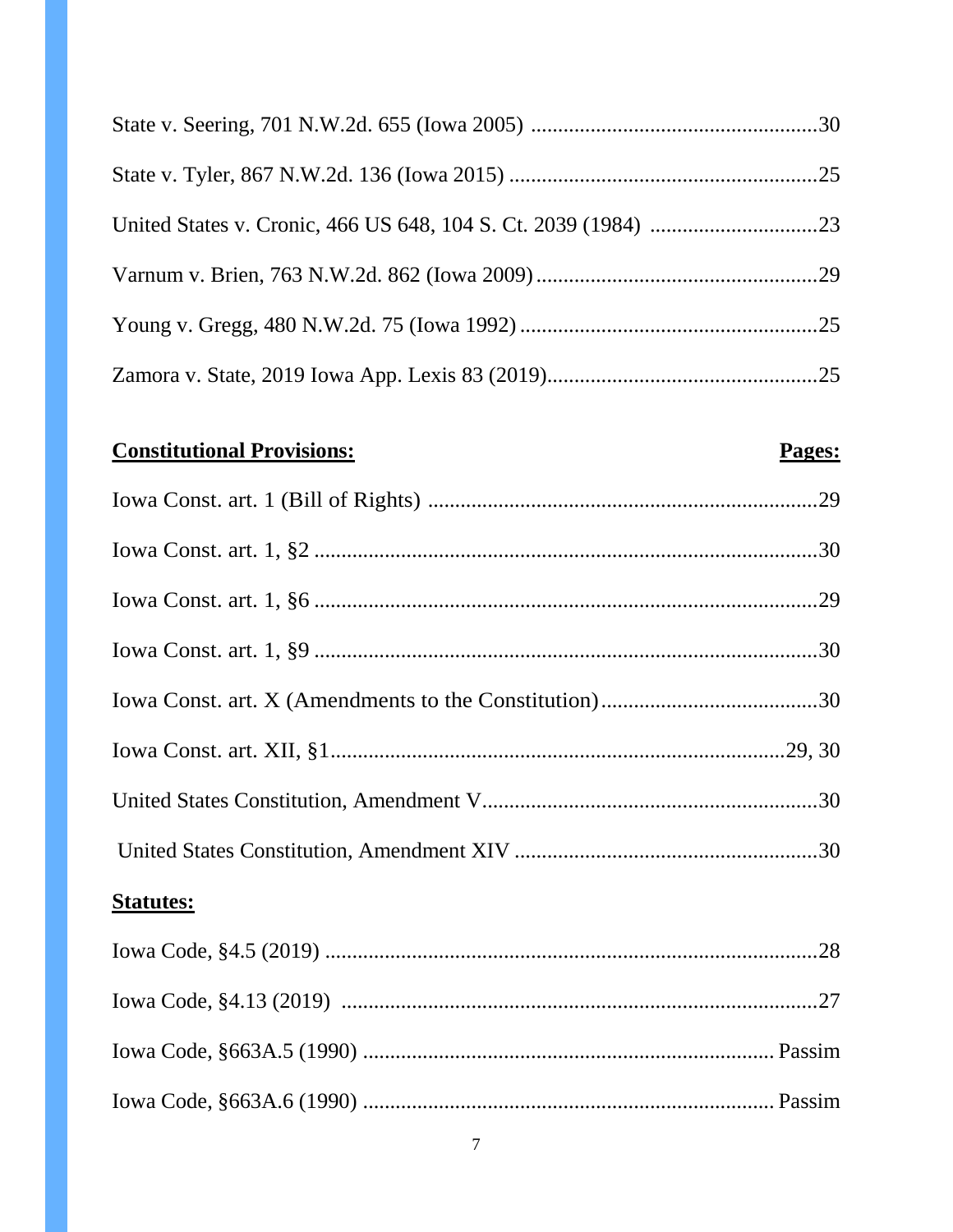| <b>Court Rules:</b>       |  |
|---------------------------|--|
|                           |  |
|                           |  |
|                           |  |
| <b>Other Authorities:</b> |  |

|--|--|--|--|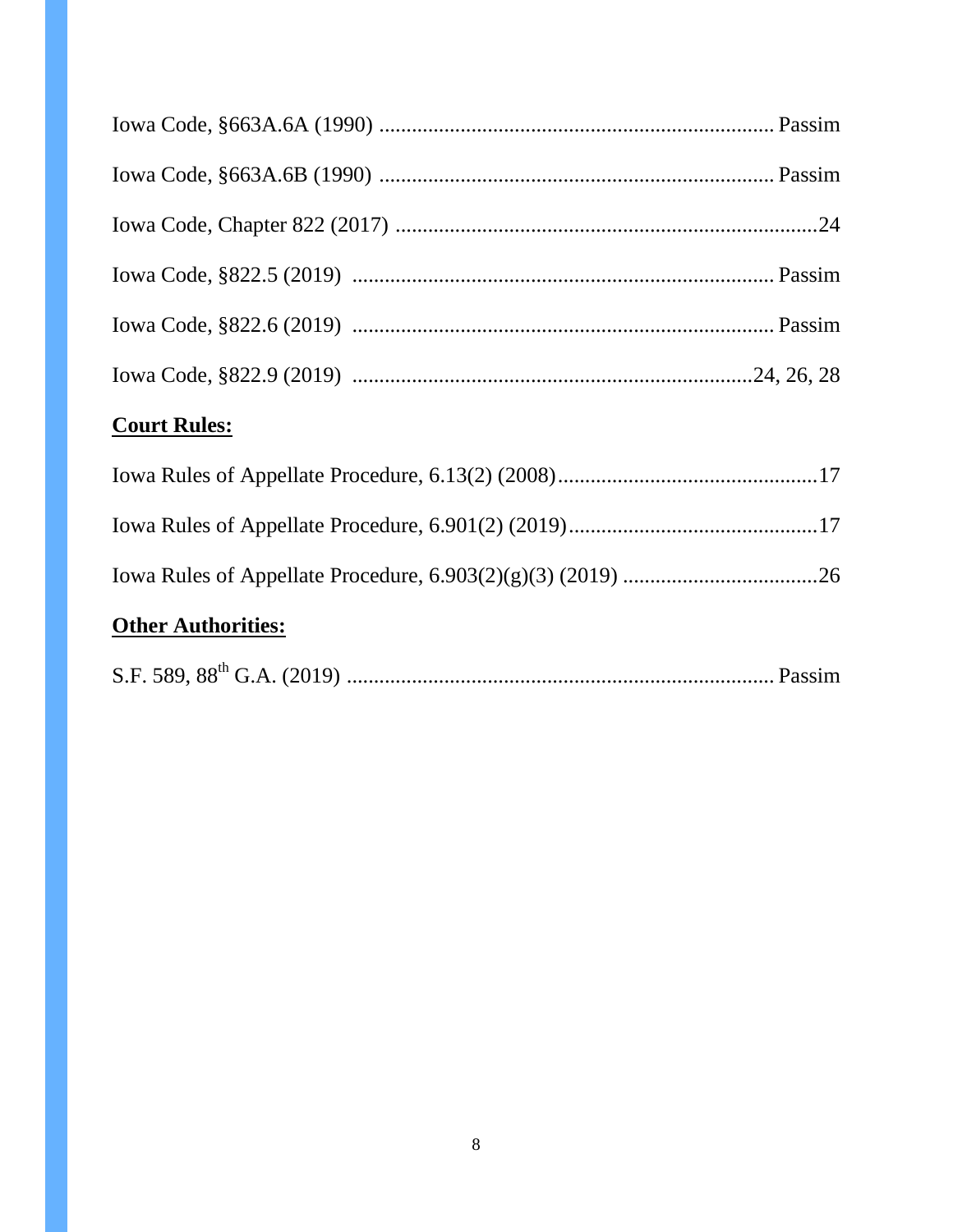#### **STATEMENT OF THE ISSUES PRESENTED FOR REVIEW**

**I. THE IOWA SUPREME COURT HAS INHERENT AUTHORITY TO EXERCISE REASONABLY NECESSARY, AND DISCRETIONARY POWER TO GRANT FUNDAMENTAL SUPPLEMENTAL PRO SE PARTICIPATION TO ACHIEVE THE FAIR AND ESSENTIAL ADMINISTRATION OF JUSTICE IN OUR STATE COURTS.** 

#### **Authorities**

Leonard v. State, 461 NW2d 465 (Iowa 1990)

Gamble v. State, 723 NW2d 443 (2006)

Iowa Rule Appellate Procedure 6.13(2) (2008)

Iowa Rule Appellate Procedure 6.901(2) (2019)

State v. Codey, 468 NW2d 88 (Ct. App. 1991)

State v. Johnson, 756 NW2d 682 (Iowa 2008)

Furgison v. State, 217 NW2d 613 (Iowa 1974)

Perez-Fuentes v. State, 886 NW2d 105 (Ct. App. 2016), 2016 Iowa App. Lexis 802.

McClanahan v. State, 2002 Iowa App. Lexis 1152 (Ct. App. 2002)

Green v. State, 2005 Iowa App. Lexis 565 (Ct. App. 2005)

In re Marriage of Thatcher, 864 NW2d 533 (Iowa 2015)

State v. Hoegh, 632 NW2d 885 (Iowa 2001)

Gray v. Comm'r of Revenue, 422 Mass. 666, 665 NE2d 17 (Mass. 1966)

State v. Iowa District Court for Johnson County, 750 NW2d 531 (Iowa 2008). In re K.N., 625 NW2d 731 (Iowa 2001)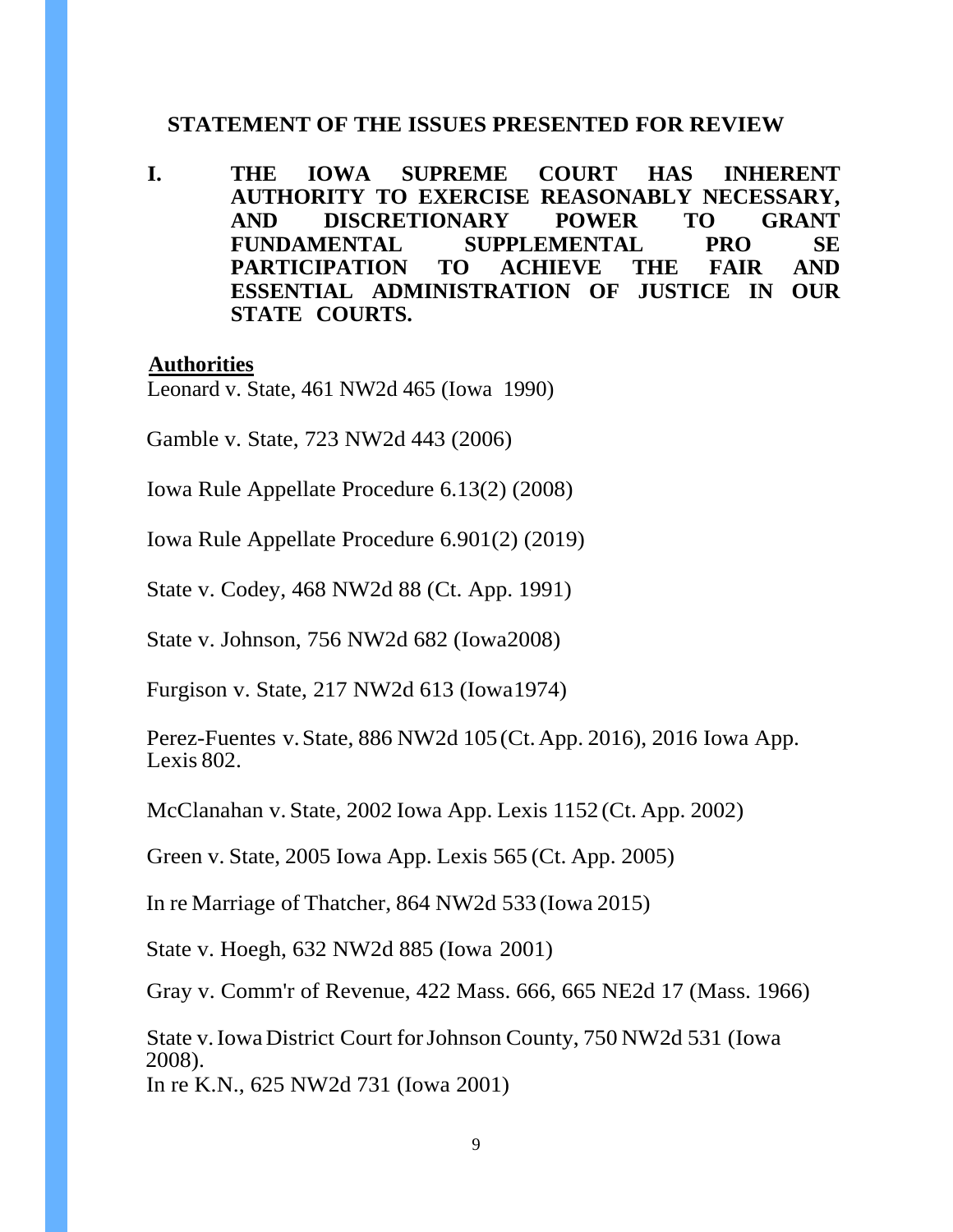Johnson v. Miller, 270 NW2d 624 (Iowa 1978)

Iowa Civil Liberties Union v. Critelli, 244 NW2d 564 (Iowa 1976)

In re Marriage of IHLE, 577 NW2d 64(Ct. App. 1998)

Ostergen v. Iowa District Court for Muscatine County, 863 NW2d 294 (Iowa 2015).

#### **II. THE CHANGE(S) TO IOWA CODE SECTIONS 814.6A AND 822.3B ARE NOT PROCEDURAL NOR REMEDIAL AND IF NOT UNCONSTITUTIONAL CAN ONLY BE APPLIED PROSPECTIVELY.**

#### **Authorities**

James v. State, 479 NW2d 287 (Iowa 1991)

Jones v. State, 731 NW2d 388 (Iowa 2007), 2007 Iowa Sup. Lexis 61

Sanders v. State, 843 NW2d 476 (Ct. App. 2014)

Dockery v. State, 881 NW2d 469 (Ct. App.2016)

Hamdan v. Rumsfeld, 548 us 557, 126 S. Ct. 2749, 165 L.Ed.2d 723 (2006).

Book v. Voma Tire Corp., 860 NW2d 576 (Iowa2015)

Acklson v. Manly Toys Direct, LLC., 832 NW2d 678 (Iowa 2013)

State v. Derby, 800 NW2d 52 (Iowa 2011)

McElroy v. State, 703 NW2d 385 (Iowa 2005)

Baumler v. Hemesath, 534 NW2d 650 (Iowa 1995)

Gen. Mortg. Corp. of Iowa v. Campbell, 138 NW2d. 416 (1965)

McCoy v. Louisiana, 138 S. Ct. 1500, 200 L.Ed.2d. 821 (2018)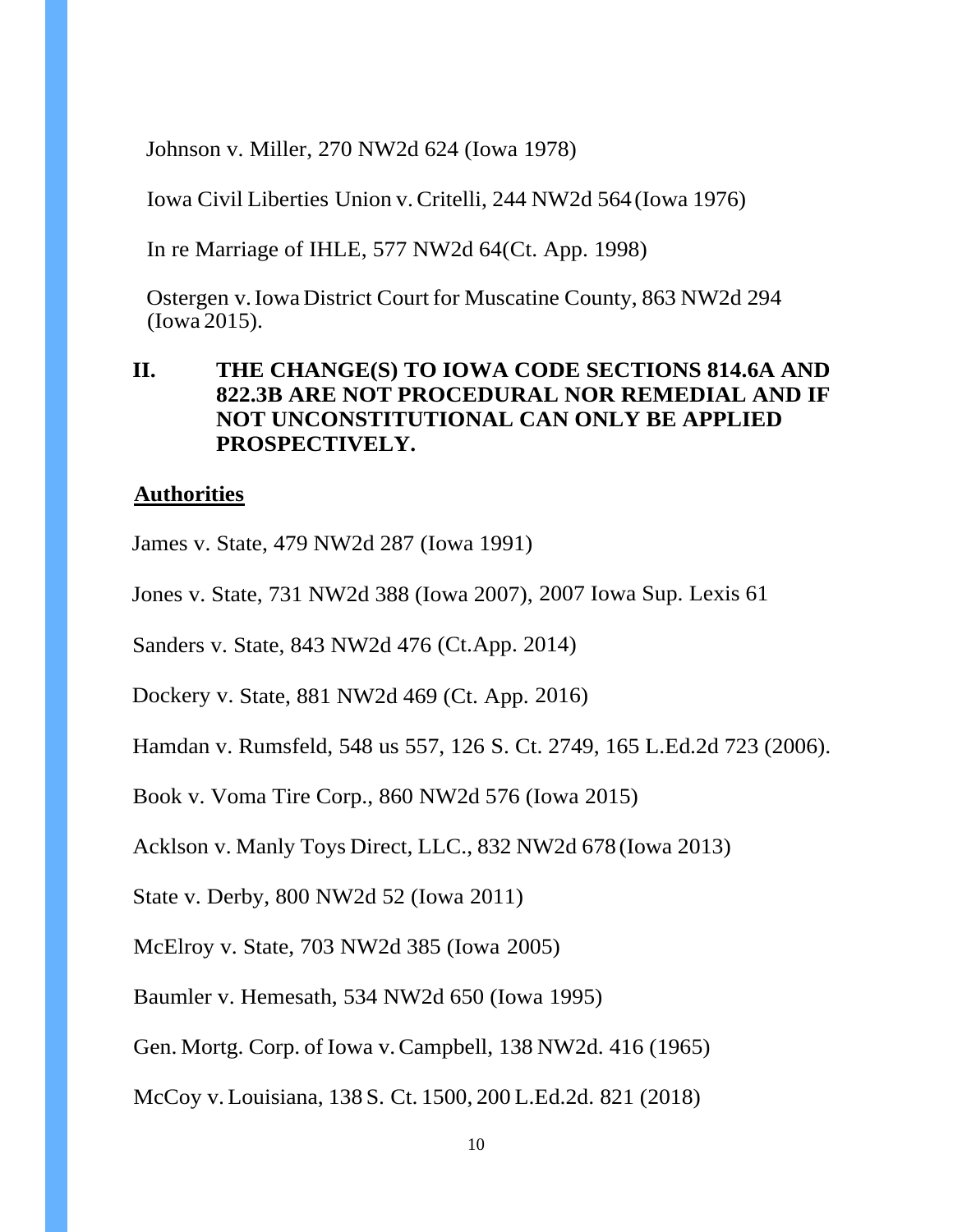Caplin & Drysdale v. United States, 491 US617, (1988).109 S. Ct. 2646

California v. Trombetta, 467 US 479, 104 S. Ct. 2528 (1984)

United States v. Cronic, 466 US 648, 104 S. Ct. 2039 (1984)

Evitts v. Lucey, 469 US 387, 105 S. Ct. 830, 83 L.Ed.2d 821 ( 1985)

Douglas v. People of California, 372 US 353, 83 S. Ct. 814, 9 L.Ed.2d 811 (1963).

Griffin v. Illinois, 351 US 12, 76 S. Ct. 585, 100 L.Ed. 891, 55 ALR.2d 1055 (1956).

Iowa Code, Chapter 822 (2018)

Bryson v. State, 886 NW2d 860(2016)

Metropolitan Jacobsen Dev. Venture v. Board of Review, 476 NW2d 726 (Ct. App. 1991).

Kubik v. Burk, 540 NW2d 60 (Ct. App. 1995)

In re Estate of De Tar, 572 NW2d 178 (Ct. App. 1997) Young v. Gregg, 480

NW2d 75 (Iowa 1992)

Zamora v. State, 2019 Iowa App. Lexis 83 (2019)

State v. Tyler, 867 NW2d 136 (Iowa 2015)

Hyler v. Garner, 548 NW2d 864 (Iowa 1996)

Iowa Rule Appellate Procedure 6.903(2)(g)(3) (2019)

Goode v. State, 920 NW2d 520 (Iowa 2018)

#### **III. THE CHANGE(S) TO IOWA CODE SECTIONS 814.6A AND 822.3B IF CONSTITUTIONAL CAN NOT BE APPLIED RETROACTIVELY.**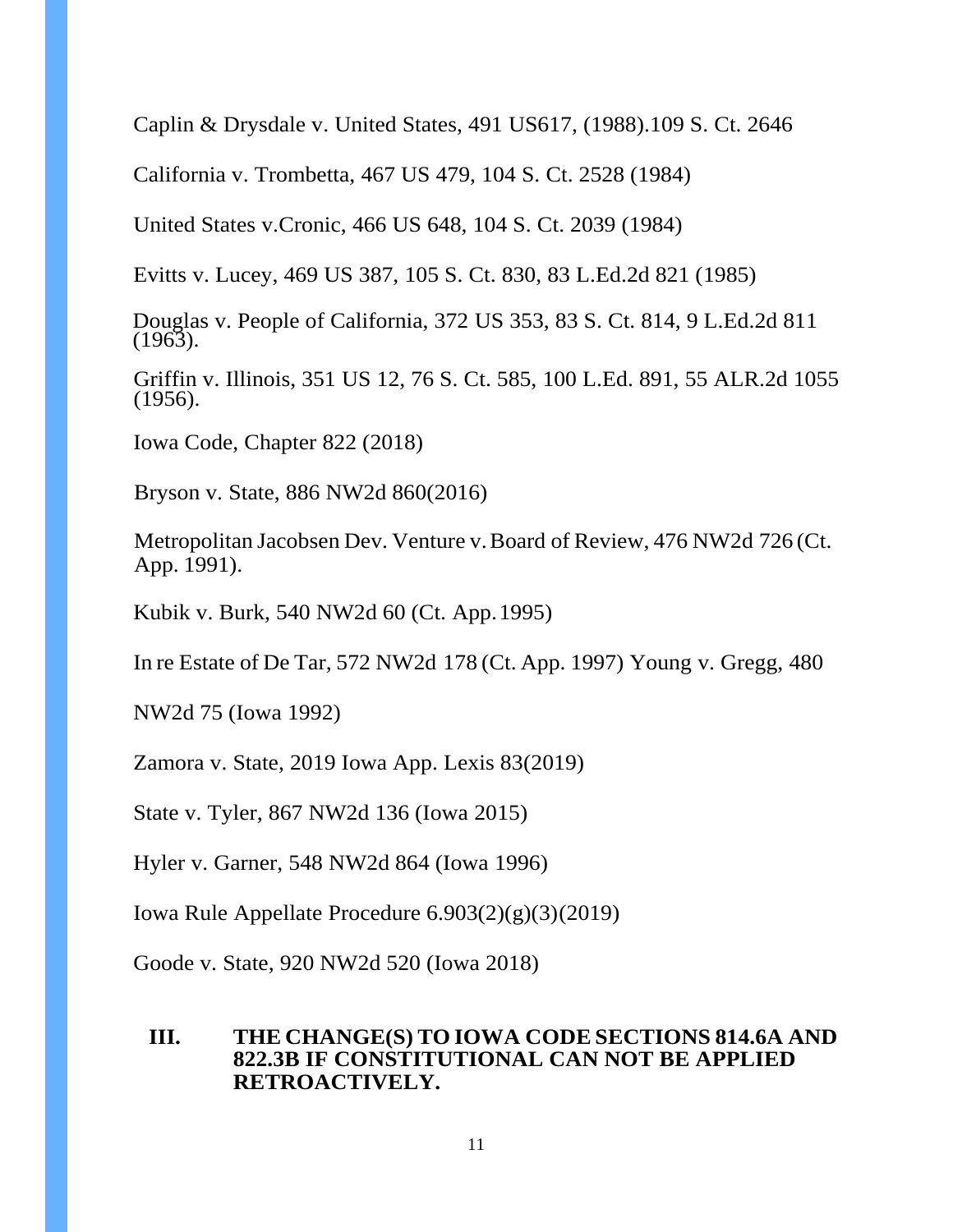#### **Authorities**

Iowa Code §822.9 (2019)

Iowa Code §4.13 (2019)

Brewer v. Iowa District Court for Pottawattamie County, 395 NW2d 841 (Iowa 1986).

Frink v. Clark, 285 NW 681 (1939)

McSurely v. McGrew, 118 NW 415(1908)

Iowa Code §4.5 (2019)

Dindinger v. Allsteel, Inc., 860 NW2d 557 (Iowa 2015)

#### **IV. CONCLUSION**

#### **Authorities**

Iowa Const. art. XII, §1

Varnum v. Brien, 763 NW2d 862 (Iowa 2009)

Planned Parenthood of the Heartland v. Reynolds ex rel. State, 915 NW2d 206 (Iowa 2018).

City of Waterloo v. Bainbridge, 749 NW2d 245 (Iowa 2008)

Anderson Fin. Services v. Miller, 769 NW2d 575 (Iowa 2009)

Iowa Const. art 1 (Bill of Rights)

Iowa Const. art. 1, §6

Iowa Const. art. XII, §1

Iowa Const. art. 1 §2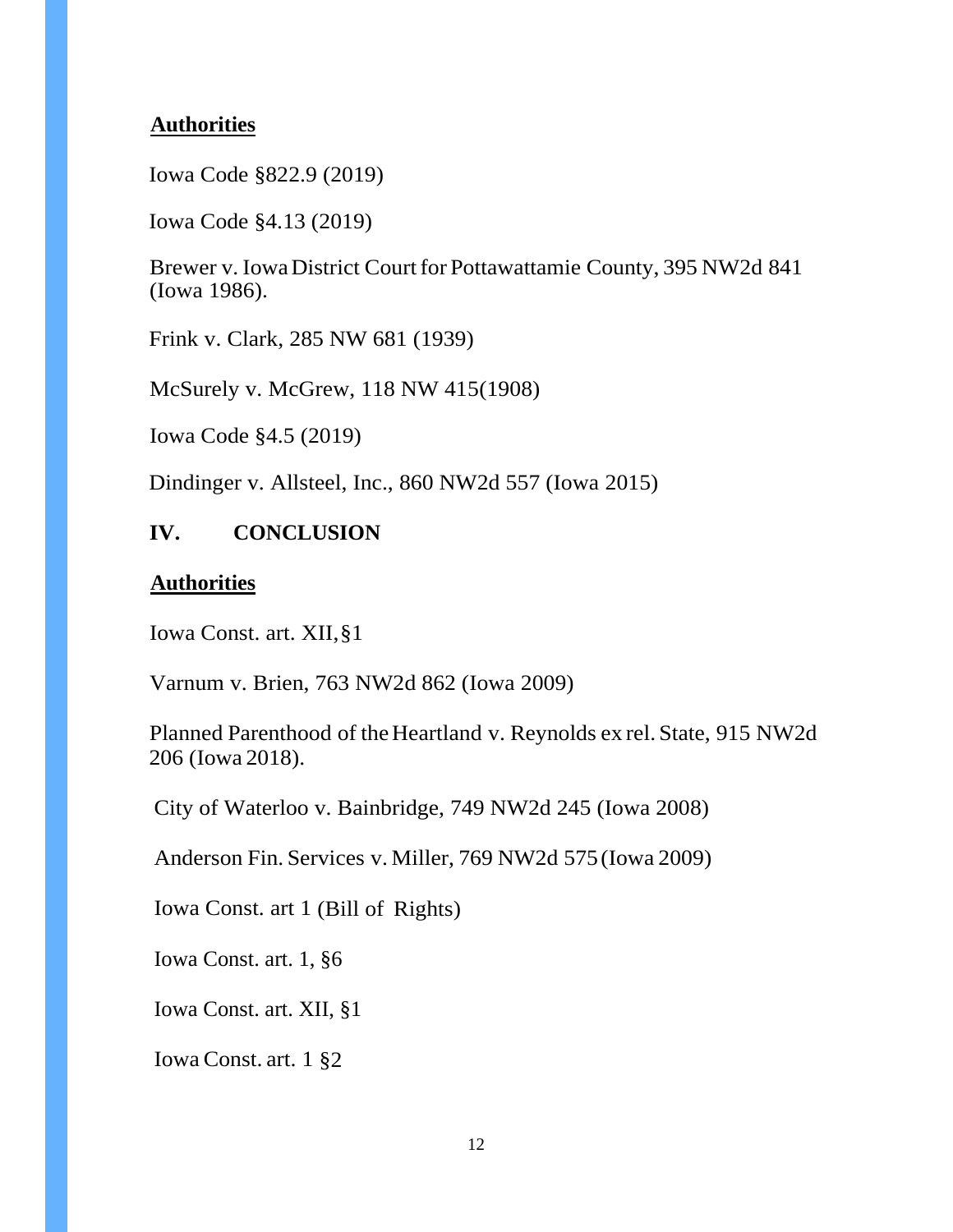Iowa Const. art. X (Amendments to the Constitution)

Iowa Const. art. 1, §9

United States Constitution, Amendments V, XIV

State v. Seering, 701 NW2d 655 (Iowa 2005)

State v. Osborne, 154 NW 294 (1915)

Hoover v. Iowa State Highway Comm'n., 22 NW 438 (1928)

May's Drug Stores v. State Tax Commission, 45 NW2d 245(1950)

City of Waterloo v. Bainbridge, 749 NW2d 245 (Iowa 2008)

Anderson Fin. Services v. Miller, 769 NW2d 575 (Iowa 2009)

Iowa Const. art 1 (Bill of Rights)

Iowa Const. art. 1 , §6 Iowa Const. art. XII, §1 Iowa Const. art. 1 , §2

Iowa Const. art. X (Amendments to the Constitution) Iowa

Const. art. 1, §9

United States Constitution, Amendments V, XIV

State v. Seering, 701 NW2d 655 (Iowa 2005)

State v. Osborne, 154 NW 294 (1915)

Hoover v. Iowa State Highway Comm'n., 22 NW 438 (1928)

May's Drug Stores v. State Tax Commission, 45 NW2d 245 (1950)

\*\*\*\*\*\*\*\*\*\*\*\*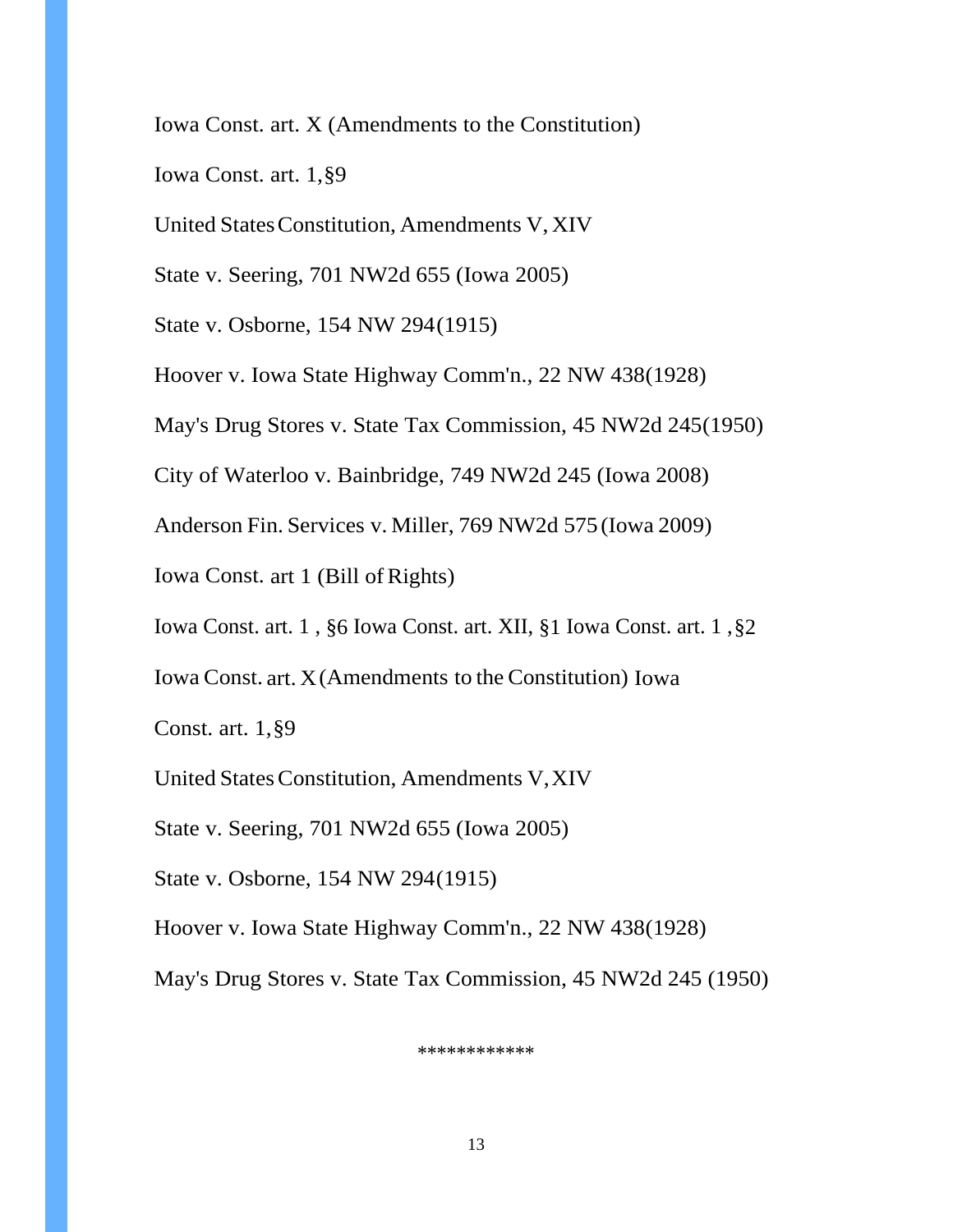#### **STATEMENT OF THE CASE**

Appellant John Hrbek submits this brief pursuant to the Supreme Court's October 16, 2019, Order, granting his application for interlocutory appeal, challenging SF 589 applicability tohim. Specifically challenging the unconstitutionality of Iowa Code sections 814.6A and 822.3B, both facially and as applied retroactively to him. Hrbek adopts appellate counsel's statement of the case by this reference.

**Relevant Proceeding:** On October 14, 2015, the Honorable Chief Judge, David R. Danilson set forth the procedural history from Hrbek's filing of his postconviction relief application on June 30, 1987, thru June 28, 2013, when Hrbek filed a pro se motion to rescind the 1.944 dismissal. See: **Hrbek v. State,** 872 NW2d 198; 2015 Iowa App. Lexis 908; 2015 WL 6087572 (Iowa App. 2015). After reinstatement, Hrbek took a more active pro se role. That is until July 11, 2019, when Respondent filed "Notice RE: Pro Se Filings By Applicant Currently Represented By Counsel." (App.7)(Notice). On July 24, 2019, Hrbek filed a pro se Resistance to the notice. **(App. 9**) **(Resistance).** On August 25, 2019, the Honorable Kathleen A. Kilnoski, while granting Hrbek's pro se application for a expert witness, included a unrelated order (within the expert witness order), prohibiting Hrbek from making future pro se filings. **(App. 25)**

#### **(August 25, 2019 - Order, Page 2, Paragraphs 3-8).**

SF 589 was passed by both houses of the Legislature on April 25, 2019.It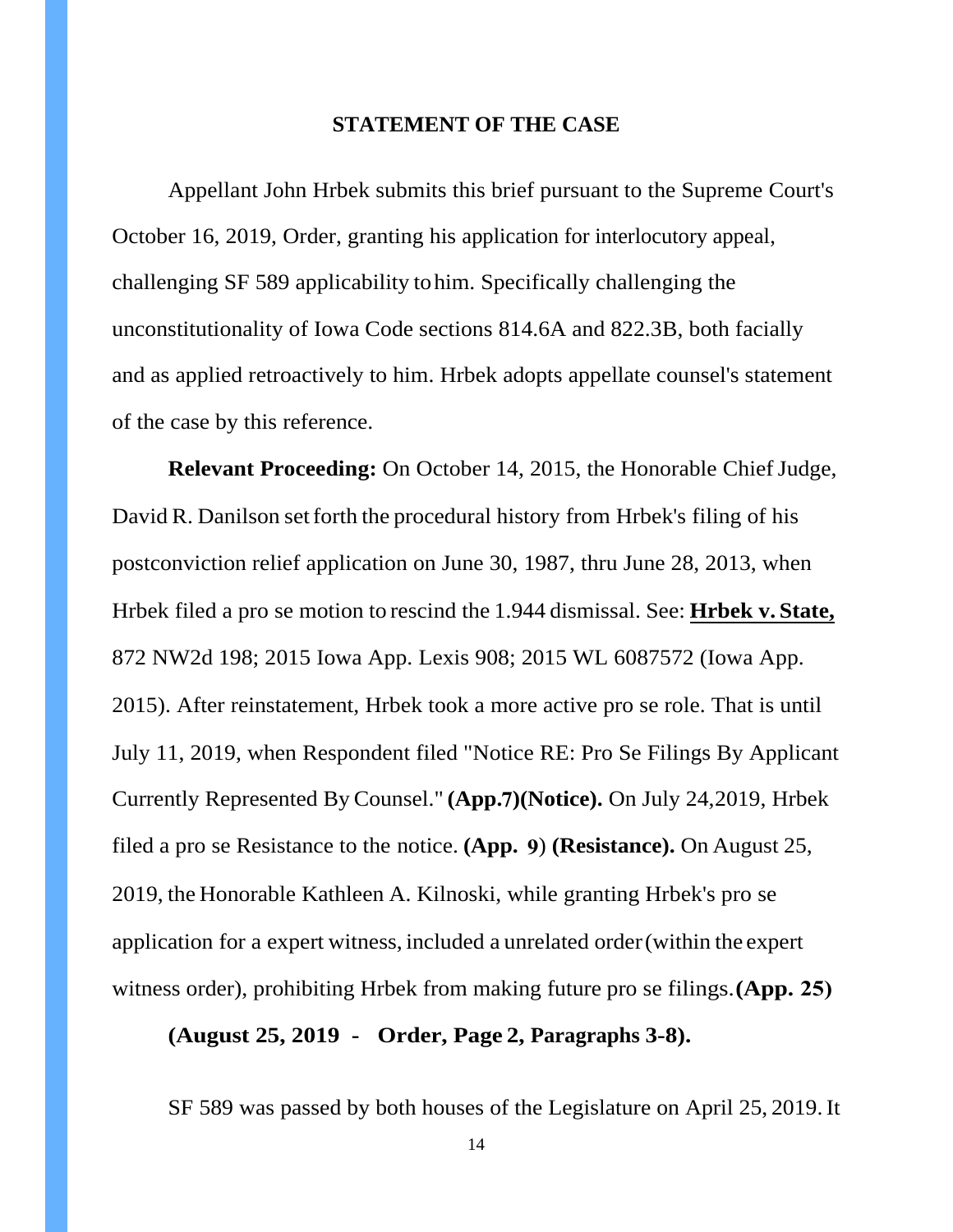was signed by the Governor on May 16, 2019, and took effect on July 1, 2019. See: SF 589, Bill History at:

[https://www.legis.iowa.gov/legislation/billTracking/billHistory?bil1Name=SF](https://www.legis.iowa.gov/legislation/billTracking/billHistory?bil1Name=SF%20589&ga=88)

%20589 $\&$ ga=88. The agencies that have a history of violating defendant(s)

rights (e.g., the County Attorney, and the Sheriff & Deputies Associations (4-

Lobbyists lobbied for the bill's passage. No one else). **(App. 16)(Attachment** 

## **"B" Lobbyist Declarations) (App. 9)(Resistance, Page 1, Paragraph 3)**.

Relevant to Hrbek's case are the newly created provisions prohibiting pro se

filings when represented by counsel..

## **Section 35. New Enactment:** 822.3B, Pro se Filings by Applicants

Currently Represented By Counsel:

**1.** An applicant seeking relief under §822.2 who is currently represented by counsel shall not file any pro se document, including an application, brief, reply brief, or motion, in any Iowa Court. The court shall not consider, and opposing counsel shall not respond to, such prose filings.

**2.** This section does not prohibit an applicant for postconviction relief from proceeding without the assistance of counsel.

**3.** A represented applicant for postconviction relief may file a pro se motion seeking disqualification of counsel, which a court may grant upon a showing of good cause.

**Iowa Code §822.3B** (2019 SF 589, §35, eff. July 1, 2019).

**Section 30. New Enactment:** 814.6A, Pro se Filings By Defendants

Currently Represented By Counsel: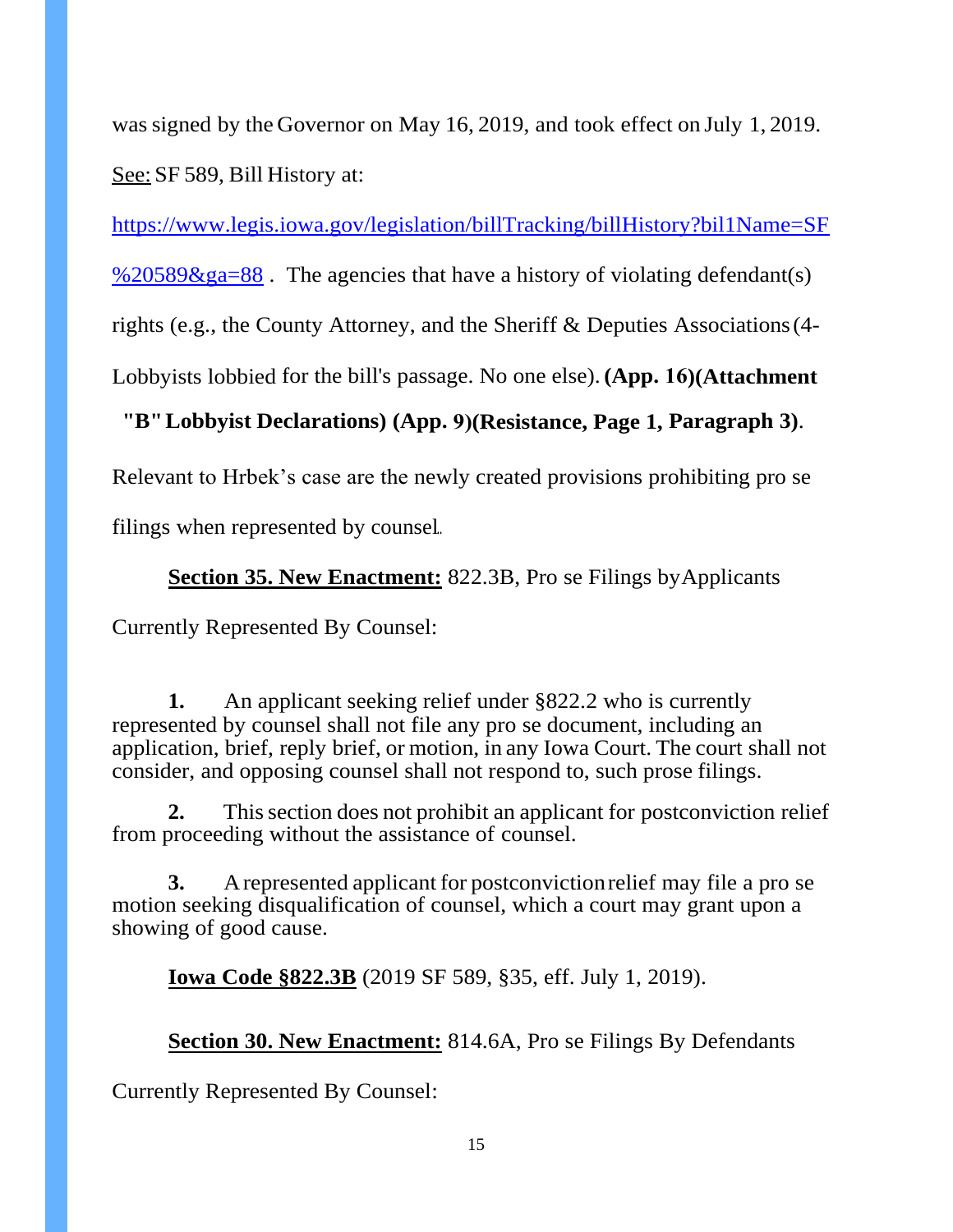**1.** A defendant who is currently represented by counsel shall not file any pro se document, including a brief, reply brief, or motion, in any Iowa Court. The court shall not consider, and opposing counsel shall not respond to, such pro se filings.

**2.** This section does not prohibit a defendant from proceeding without the assistance of counsel.

**3.** A defendant currently represented by counsel may file a pro se motion seeking disqualification of the counsel, which the court may grant upon a showing of good cause.

**Iowa Code §814.6A,** (2019 SF 589, §30, eff. July 1, 2019). Hrbek by

this reference adopts appellate counsel's relevant proceedings.

#### **I. THE IOWA SUPREME COURT HAS INHERENT AUTHORITY TO EXERCISE REASONABLY NECESSARY, AND DISCRETIONARY POWER TO GRANT FUNDAMENTAL SUPPLEMENTAL PRO SE PARTICIPATION TO ACHIEVE THE FAIR AND ESSENTIAL ADMINISTRATION OF JUSTICE IN OUR STATE COURTS.**

#### **A. Appellee's Resistance** - **Hybrid Representation:**

The State contends "that criminal defendants at trial enjoy a constitutional right to counsel, or to act pro se, but do not have a right to both. The State(s) are free to prohibit hybrid representation." (citations omitted) (Underline Emphasis Added). **(Resistance, Page** 3). While Hrbek may not have a federal right, this Court exercised its constitutional and inherent authority when interpreting Iowa Code, Sections 663A.5 **(now §822.5)**and 663A.6 **(now §822.6)** and provided all defendants (applicants), including Hrbek with hybrid right(s), where Hrbek is granted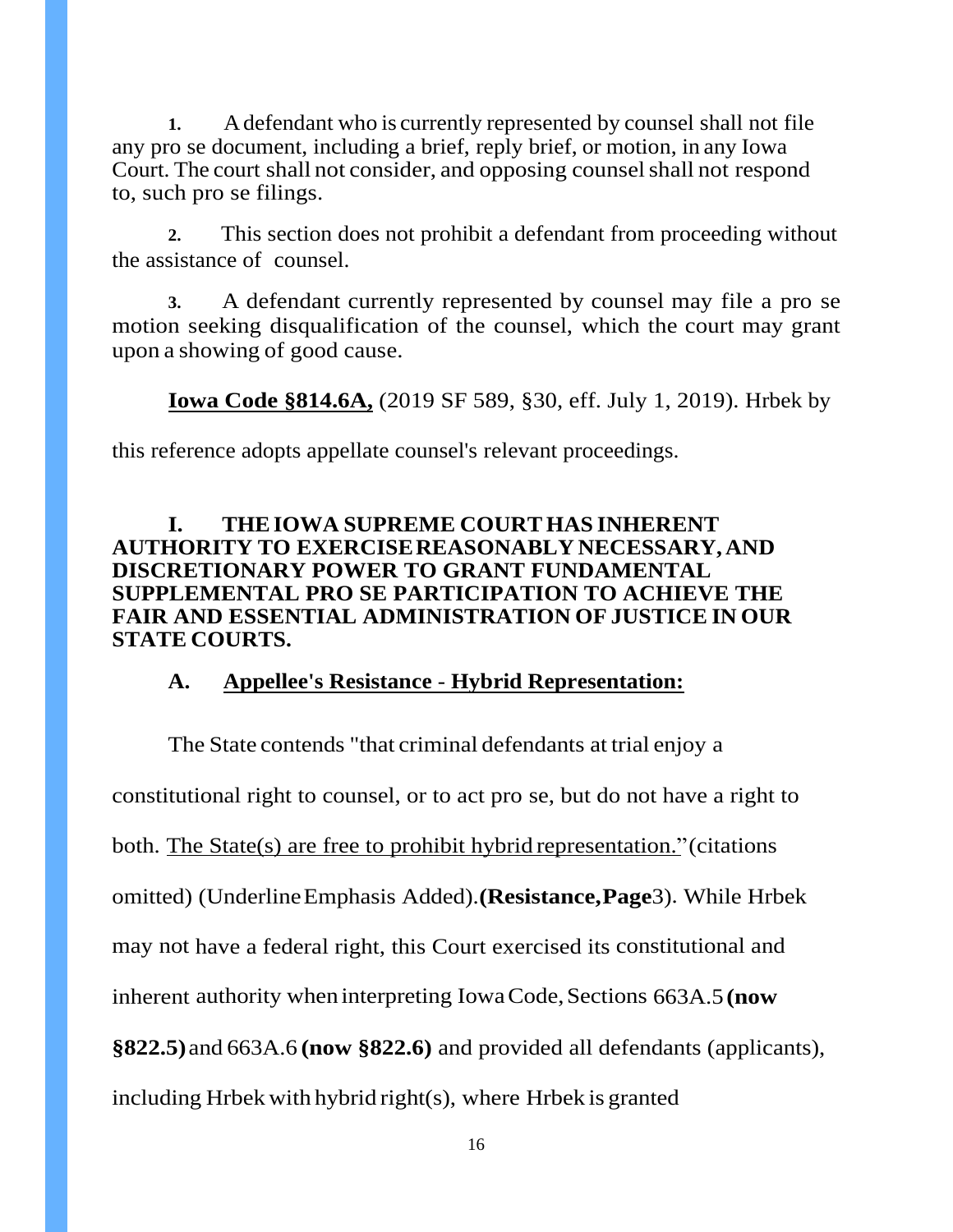adequate and meaningful access to the Court(s) to be heard **(due process)**, through supplemental prose participation; Which over the last 29-years has become vested substantive rights. See: **Leonard v***.* **State,** 461 NW2d 465 (Iowa 1990). These rights apply equally to appeal(s). See: **Gamble v. State,**  723 NW2d 443 (Iowa 2006), **FN-1**, cites **Iowa.R.App. P. 6.13(2),** and states:

"Any criminal defendant or applicant for PCR who wishes to file a prose supplemental brief or designate additional parts of the district court record for inclusion in the appendix may do so within 15-days of service of the proof brief being filed by their counsel… " **(FN-1)(now the Rule is: 6.901(2))(2019).**

In **State v. Codey,** 468 NW2d 833 (Ct. App. 1991), the Court held, "that if the district court has discretion to deny hybrid representation outright, it has discretion, in granting a defendant's request for hybrid representation…" **Id. 837.** See also, **State v. Johnson,** 756 NW2d 682, 687-88 (Iowa 2008).

#### **B. Interpreting Postconviction Relief Statutes:**

In **Furgison v. State,** 217 NW2d 613, 615 (Iowa 1974) this Court held,

Indeed, the key lies in the discretion lodged in the district court by virtue of **Iowa Code, §663A.5** (now §822.5). We think, discretion to deny counsel, necessarily implies discretion to deny dispensing with counsel. We see nothing in the language of §663A.5, indicating a legislative intent to deny the district court such discretion.

We hold that  $§663A.5$  provides the district court with discretion to deny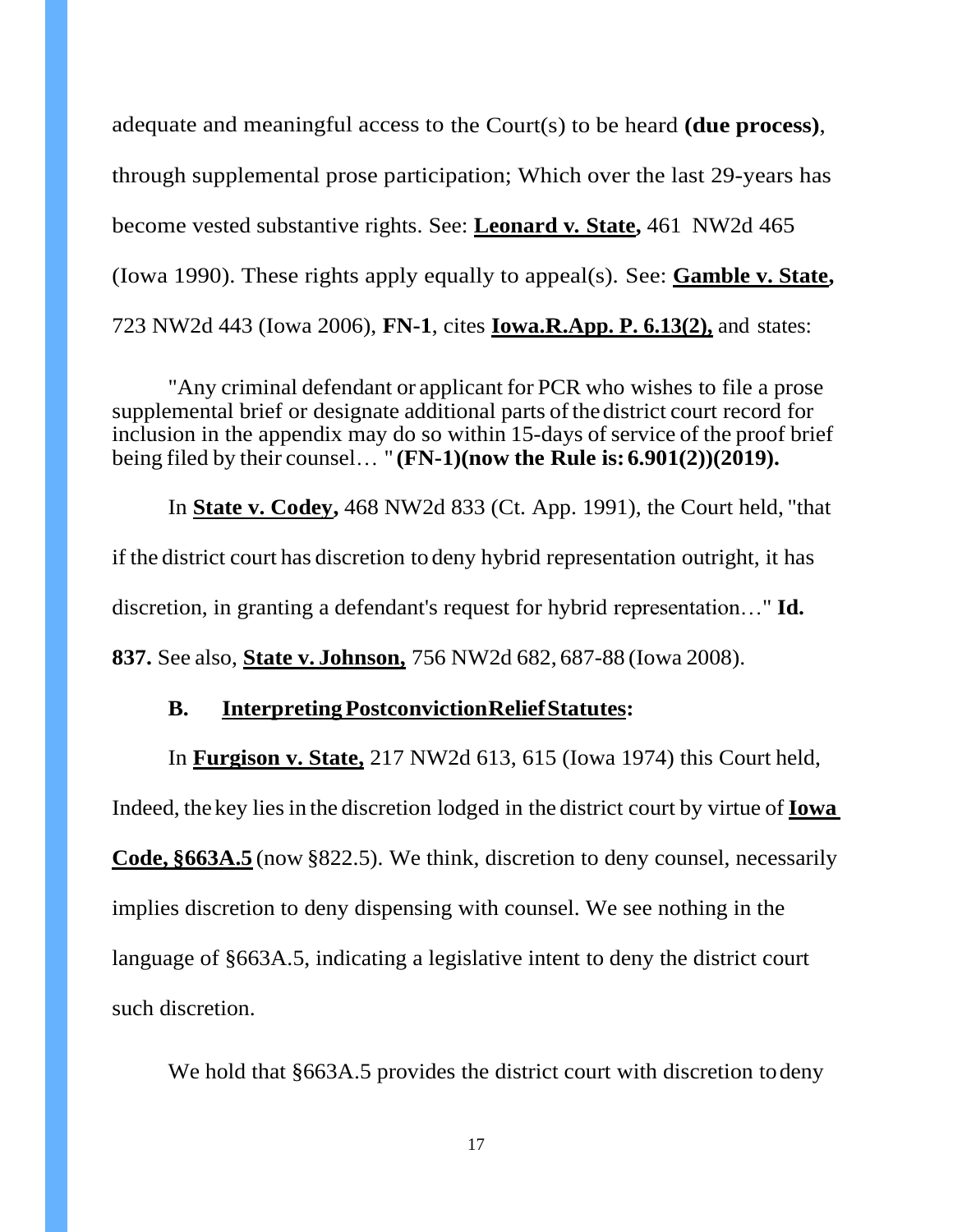applicant's request to dispense with counsel. We think appointment of counsel benefits applicants, aids the trial court, is conducive to a fair hearing, and is certainly helpful in the event of an appeal. In **Leonard v. State,** this Court tempered its Furgison holding with one qualification, that a PCR applicant may file applications, briefs, resistances, motions, and all other documents in addition to what counsel files. **Id**. 461 NW2d 465, 468 (Iowa 1990). In **Gamble v. State,** 723 NW2d 443 (Iowa 2006), while interpreting another PCR statute,

Iowa Code, §822.6, this Court held:

"Section 822.6 contemplates that an applicant in a PCR case will be allowed to have extensive pro se participation. This is evidenced by the language in §822.6:

'The court may make appropriate orders for amendments of a application or any pleading or motion, or pleading over, for filing further pleadings or motions, or to extend the time for filing any pleading. In considering the application, the court shall take into account its substance regardless of defect in form. The statute even provides that if applicant fails to furnish an adequate record the opposing party (State) shall file with its answer, the record or portion thereof material to the questions raised in the application.'''

## **Gamble, Id.445;** also, **Perez-Fuentes v. State,** 886 NW2d 105 (Ct. App.

2016); 2016 App. Lexis 802. Iowa Code, §822.6 was §663A.6. See:

**McClanahan v. State**, 2002 Iowa App. Lexis 1152 (S. Ct. #2-726/01-1697,

filed October 30, 2002); **Green v. State,** 2005 Iowa App. Lexis 565 (S. Ct. 5-

496/04-1764, filed on July 27, 2005).

# **C. Inherent Authority Is Necessary To Discharge Traditional**

## **Judicial Responsibilities:**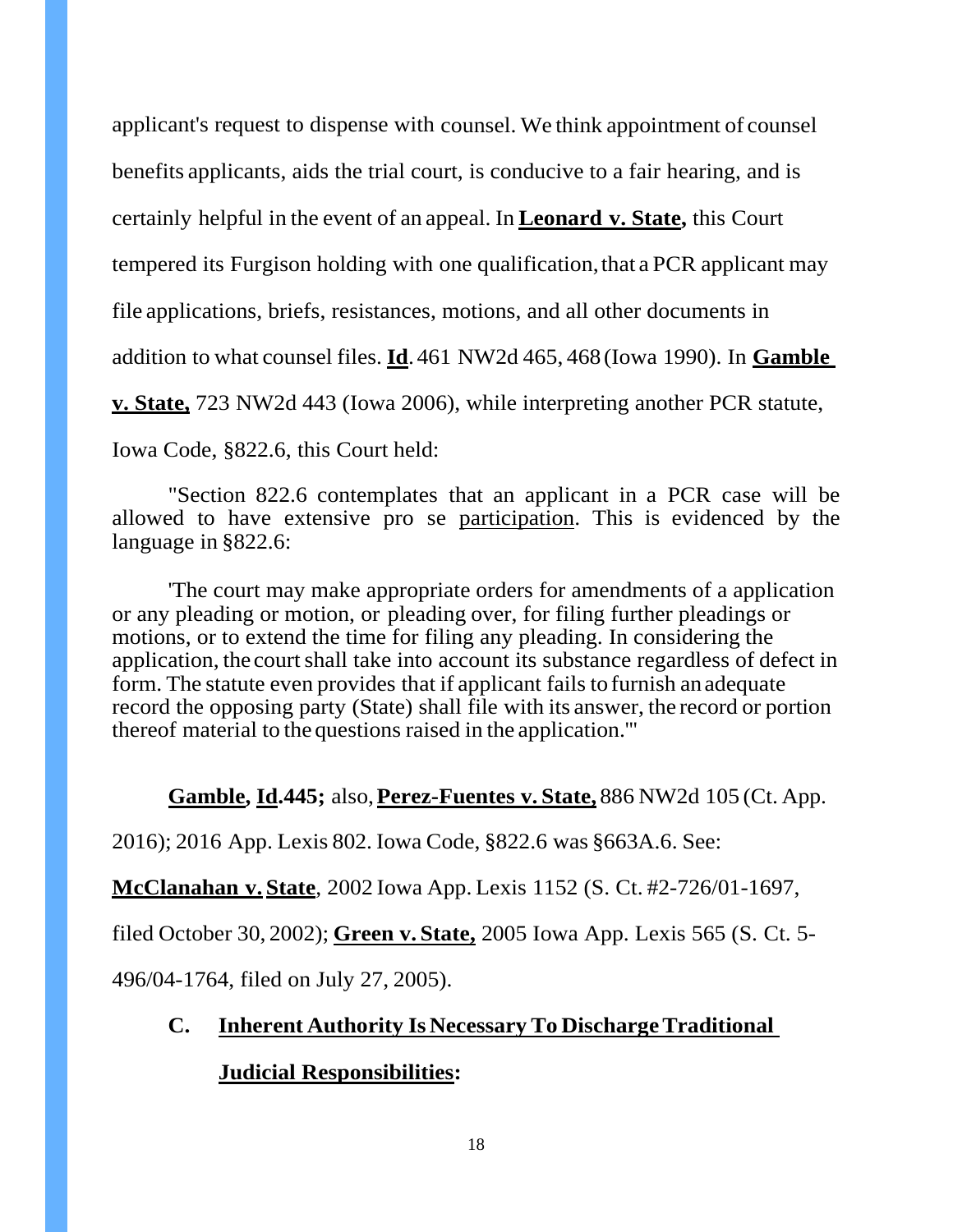It is fundamental to our system of government that the authority for Courts to act is conferred by the constitution or by a statute. Yet, it is equally fundamental, that in addition to these delegated powers, Courts also possess broad powers to do whatever is reasonably necessary to discharge their traditional responsibilities. This type of judicial authority is known as inherent power, and it is derived from the "Separation of Powers" between the three branches of government. **In re Marriage of Thatcher**, 864 NW2d533, 546-47 (Iowa 2015). Inherent powers are necessary for the Courts to properly function as a separate branch of government. Inherent powers may be so fundamental to the operation of the Court that any attempt by the legislature to restrict or divest the Court of its power that it could violate the separation of powers doctrine. **State v. Hoegh,** 632 NW2d 885, 889. (Iowa 2001), quoting, **Gray v. Comm'r of Revenue,** 422 Mass. 666, 665 NE2d 17, 22 (Mass. 1966).

When a court is acting within its jurisdiction it always has the inherent authority to do what is necessary for the administration of justice. **State v. Iowa District Court for Johnson County,** 750 NW2d 531, 534 (Iowa 2008). District courts have the inherent authority to ensure the orderly, efficient and fair administration of justice. **In re K.N.**, 625 NW2d731, 734 (Iowa 2001). In adopting rules for the management of cases. **Johnson v. Miller,** 270 NW2d 624, 626 (Iowa 1978). Courts have inherent common-law power to promulgate local rules. **Iowa Civil Liberities Union v. Critelli,** 244 NW2d 564, 569-70 (Iowa 1976). See also, **In re Marriage of IHLE,** 577 NW2d 64, 67 (Ct. App.

19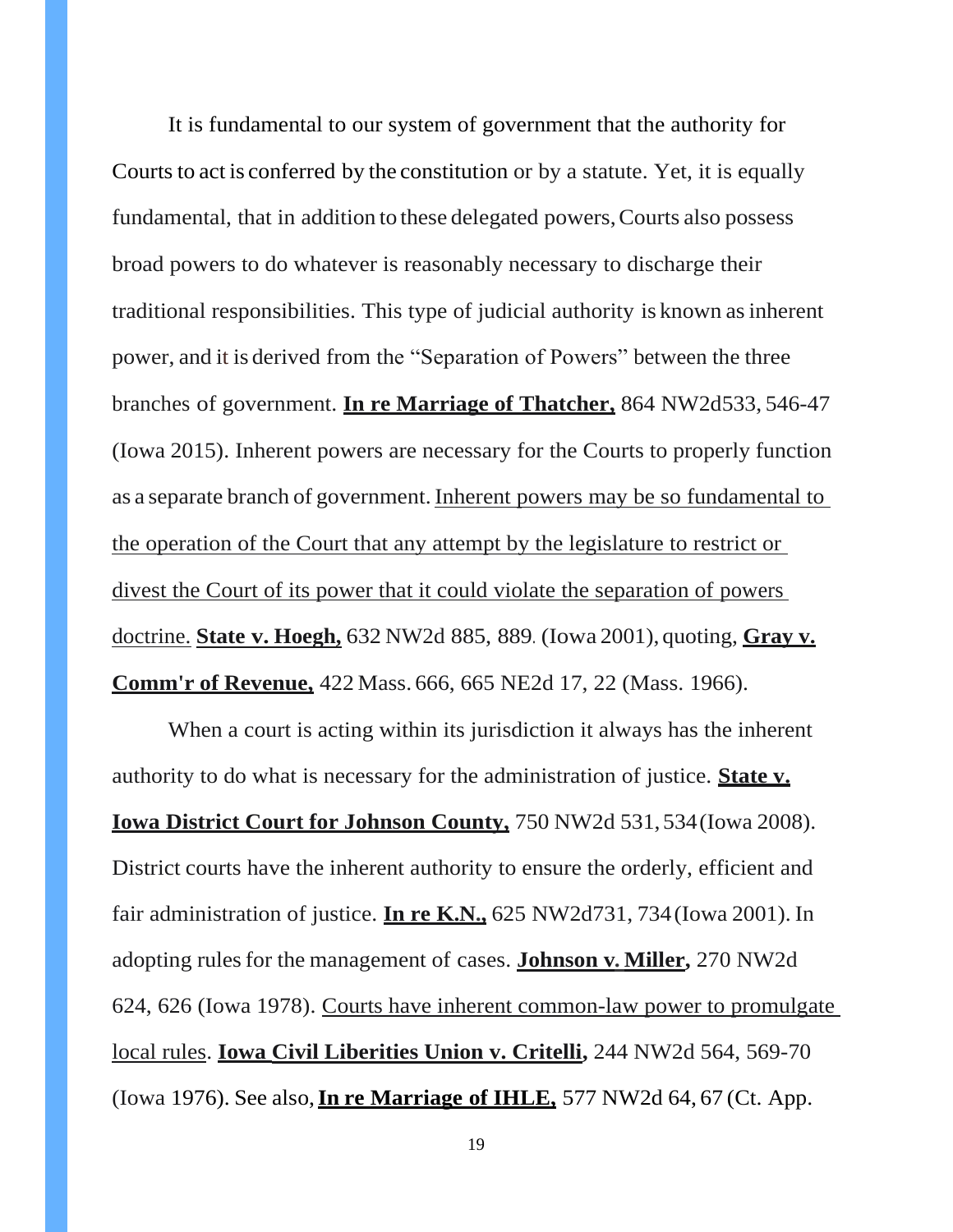1998), exercising inherent authority a trial judge can impose reasonable time limits for trials. **Ostergen v. Iowa District Court for Muscatine County,** 863 NW2d 294, 300 (Iowa 2015).

#### **II. THE CHANGE(S) TO IOWA CODE SECTIONS 814.6A AND 822.3B ARE NOT PROCEDURAL NOR REMEDIAL AND IF NOT UNCONSTITUTIONAL CAN ONLY BE APPLIED PROSPECTIVELY.**

#### **A. Appellee's Resistance** - **Remedial & Procedural**

The State, while admitting §822.3B has no explicit direction that it applies retroactively **(Resistance, Page 5:15-16)** to Hrbek, goes on to argue that the new enactments should be applied retroactively because they are "procedural law," and "remedial" in nature and do not affect any substantive right(s). **(Resistance, Pages 4-6, Paragraph 4)** (citations omitted).

**First And Foremost,** the new enactments of §814.6A and 822.3B appear to be jurisdiction stripping statute(s) to divest this Court and the district courts of their inherent authority and/or their delegated powers to administer justice fairly. While I, as a layperson, have not located any State law precedent for such a jurisdiction–stripping canon argument. I respectfully submit, that any effort to apply such jurisdiction- stripping would conflict with **James v. State,** 479 NW2d 287, 290 (Iowa 1991) for appeal(s), and it would further conflict with the pro se supplemental participation holdings in **Leonard v. State,** 461 NW2d 465 (Iowa 1990); **Gamble v. State,** 723 NW2d 443 (Iowa 2006); **Jones**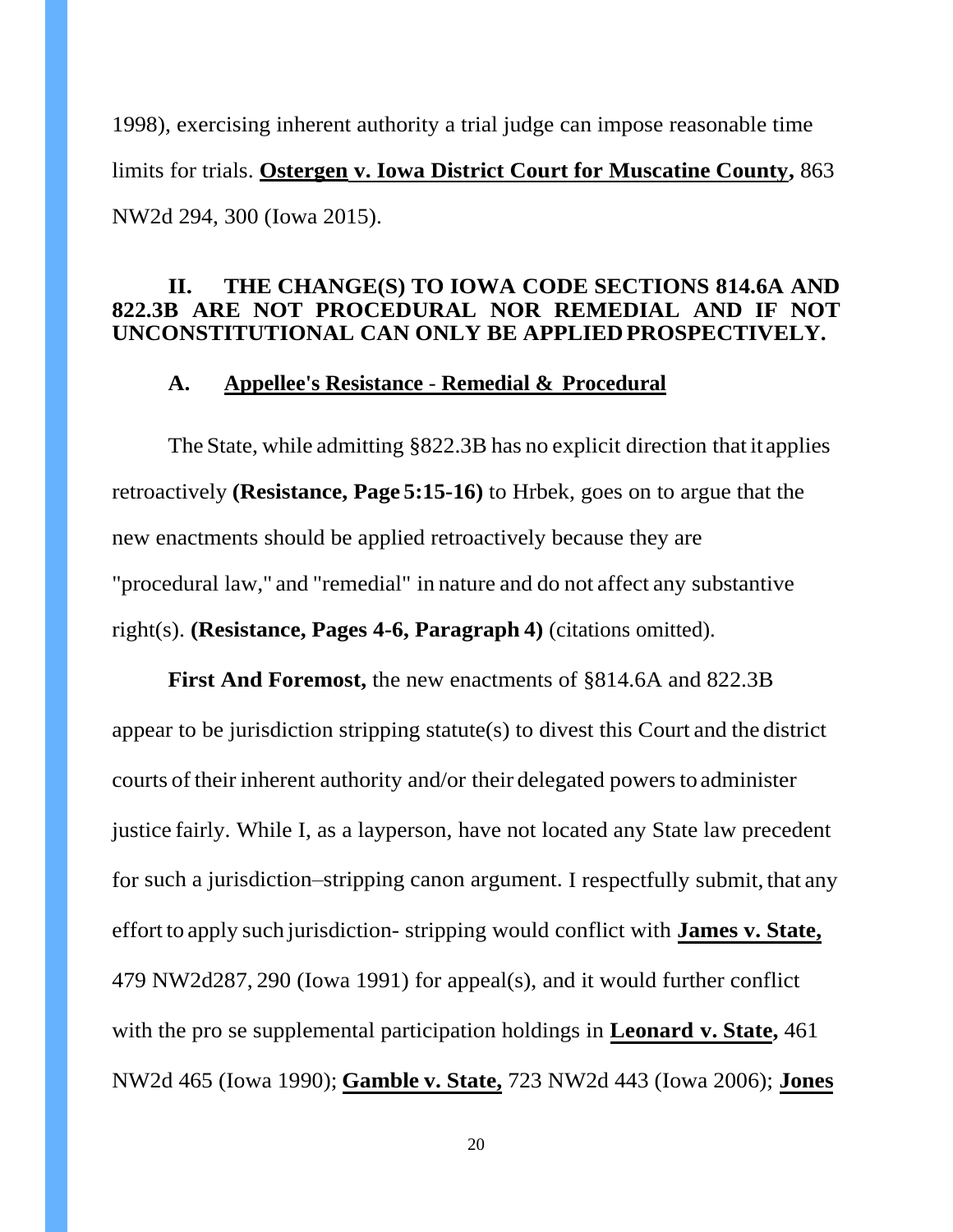**v***.* **State,** 731 NW2d 388 (Iowa 2007); **Sanders v***.* **State,** 843 NW2d 476 (Ct. App. 2014); **Dockery v***.* **State,** 881 NW2d 469 (Ct. App. 2016) and many others.

Notwithstanding, jurisdiction-stripping provisions do not "apply to cases pending at the time of their enactment." **See: Hamdan v***.* **Rumsfeld,** 548 US 557, 577, 126 S. Ct. 2749, 2765, 165 L.Ed.2d 723 (2006).

# **B. To Allow The New Enactments of 814.6A and 822.3B to Stand, Or To Otherwise Apply Them To Hrbek Would Violate The Stare Decisis Doctrine:**

**Stare decisis alone** dictates continued adherence to this Court's precedent of James, Leonard, Gamble, etc., absent a compelling reason to change the law. **Book v***.***Voma Tire Corp.,** 860 NW2d 576, 594 (Iowa 2015). In **Acklson v***.*  **Manley Toys Direct, L.L.C.,** 832 NW2d 678, 688 (Iowa 2013), this Court held, ''we are slow to depart from stare decisis and only do so under the most cogent circumstance." In **State v***.* **Derby,** 800 NW2d 52, 59 (Iowa 2011 ),this Court stated, "We do not overturn our precedents lightly and will not do so absent a showing that the prior decision was clearly erroneous'' (quoting **McElroy v***.***State,** 703 NW2d 385, 394-95 (Iowa 2005) (Collecting cases on Stare Decisis). This Court presumes the legislature is aware of its cases (e.g., James, Leonard, Gamble, etc.) that interpret statutes. **Baumler v***.*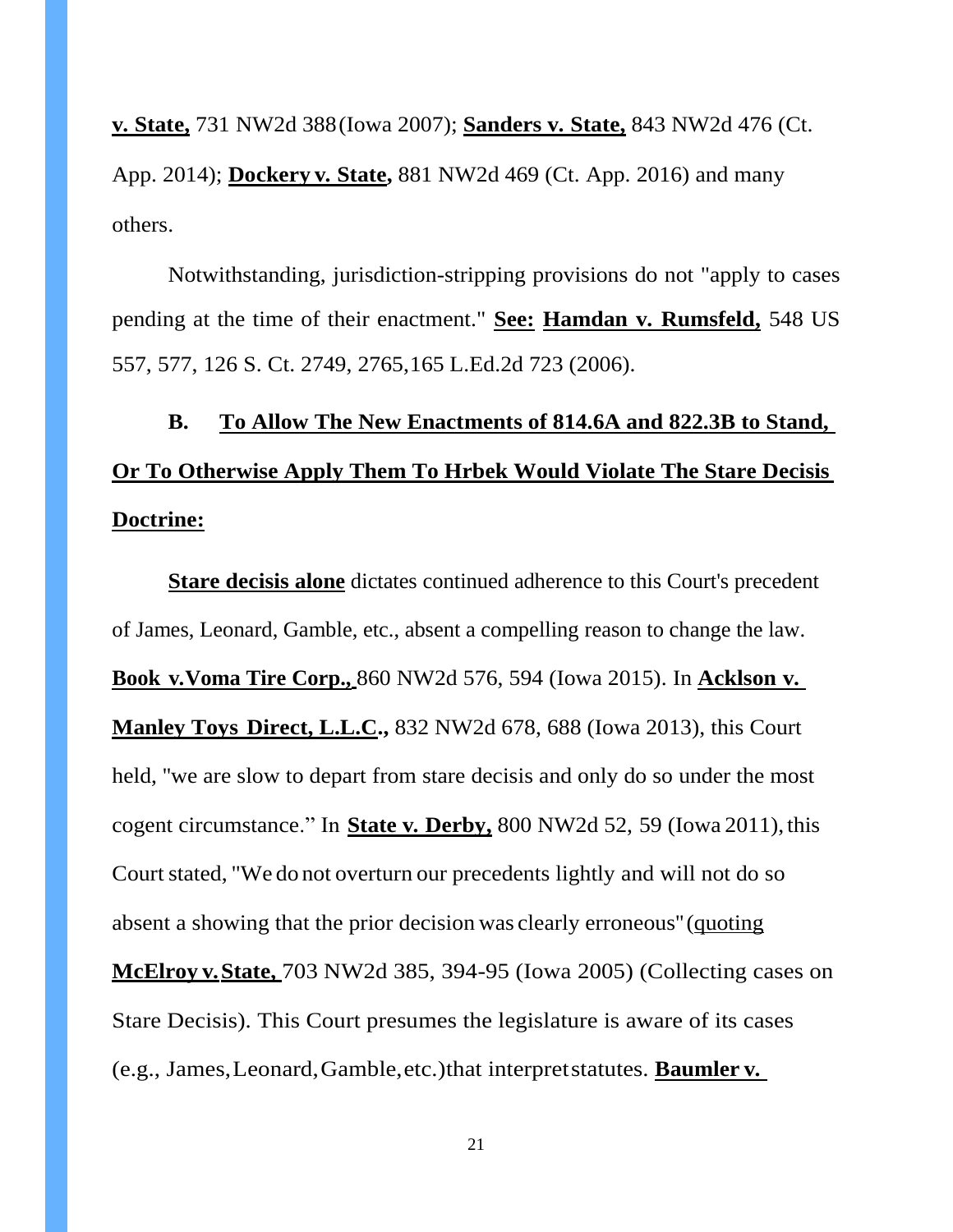**Hemesath,** 534 NW2d 650, 655 (Iowa 1995).

**Furthermore**, when many years pass following such a case (29-years, Leonard), without a legislative response this Court assumes the legislature has acquiesced tothe interpretation. **See: Gen. Mortg. Corp. of Iowa v.Campbell**, 58 Iowa 143, 152, 138 NW2d 416, 421 (1965).

#### **C. Forcing A Choice of All or Nothing Violates the Sixth**

# **Amendment to Assistance of Counsel, and Article 1, Section 10 of the Bill of Rights, to Assistance of Counsel**:

These new enactments of Iowa Code Sections 814.6A and 822.3B are unconstitutional on their face and as applied because they violate the constitutional right(s) to assistance of counsel, by forcing to choose one or the other **(e.g., prose or counsel, but not both).** The United States Supreme Court recently held in **McCoy** *v.* **Louisiana,** 138 S. Ct. 1500, 1508, 200 L.Ed.2d 821, 830 (2018), that:

"The choice is not all or nothing. To gain assistance, a defendant need not surrender control. For the Sixth Amendment, in granting to the accused personally the right to make his defense, speaks ofthe ''assistance'' of counsel, and a assistant, however expert, is still an assistant. The Sixth Amendment contemplates a norm in which the accused, not the lawyer, is master of his own defense. Trial management is the lawyer's province: Counsel provides his or her assistance by making decisions such as what arguments to pursue, what evidentiary objections to raise, and what agreements to conclude regarding the admission of evidence…" **(Ginsburg, J., joined by Roberts, Ch. J. and Kennedy, Breyer, Sotomayor, and Kagan, JJ.)**

**McCoy, Id.** 138 S. Ct. 1508, 200 L.Ed.2d 830(2018).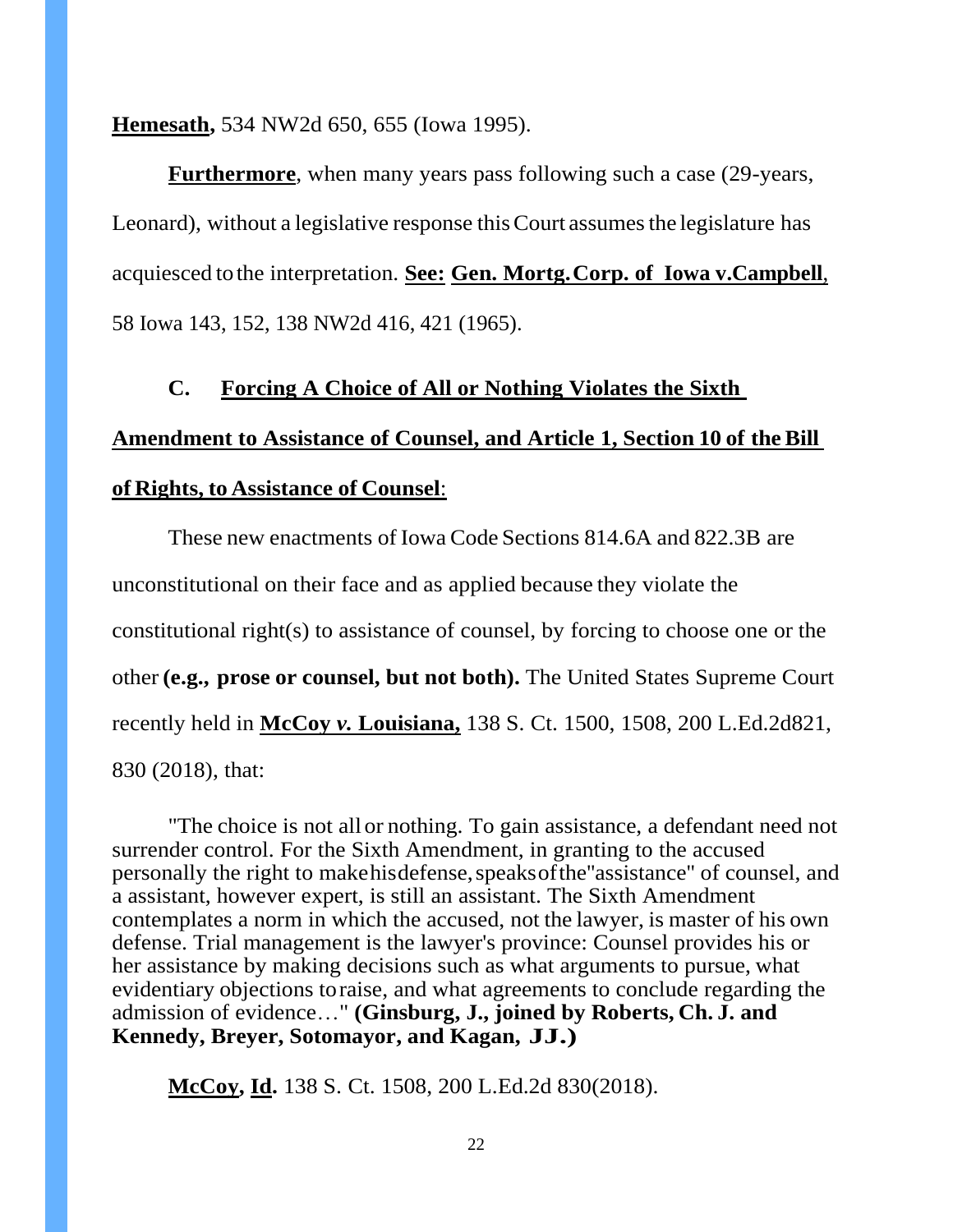The language in <u>McCoy</u> is the rationale cited by this Court in **Leonard v. State,** 461 NW2d 465, 468 (Iowa 1990) for pro se supplemental participation.

These constitutional requirement(s) for fairness not only prevent the State (i.e., Prosecutors & Law Enforcement, the right violators, who lobbied for these enactments) from interfering actively with the defense, but also from passively hampering a defendant's efforts. **Caplin & Drysdale v. United States,** 491 US 617, 635, 109 S. Ct. 2646, 2667 (1988); **California v. Trombetta,** 467 US 479, 485, 104 S. Ct. 2528, 2532 (1984). While criminal trials are not a game where the participants are expected to enter the ring with a near match in skills, neither is it a sacrifice of unarmed prisoners to gladiators. **United States v. Cronic,** 466 US 648, 104 S. Ct. 2039, 2046(1984).

# **D. Iowa Code Sections 814.6A and 822.3B are Unconstitutional Because they Deny Hrbek His Right(s) to be Heard on his Pro-Se Issues:**

The State argued, "represented parties may still have all the issues they wish submitted, they must only ask their counsel to provide it…" **(Resistance, Pg. 6:7-10).** This assumption is a grandiose delusion, its disingenuous an hollow. For example, **Iowa Code, §814.6A** does not provide counsel with the additional 15-days, nor the additional 7,000 words to raise the additional pro se issues afforded pro se briefs. Notwithstanding, counsel is only being paid \$64- \$73 per hour, instead of their normal rate of \$275 an hour if not more, compelling counsel to take on more \$65 boiler-plate case(s) just to

23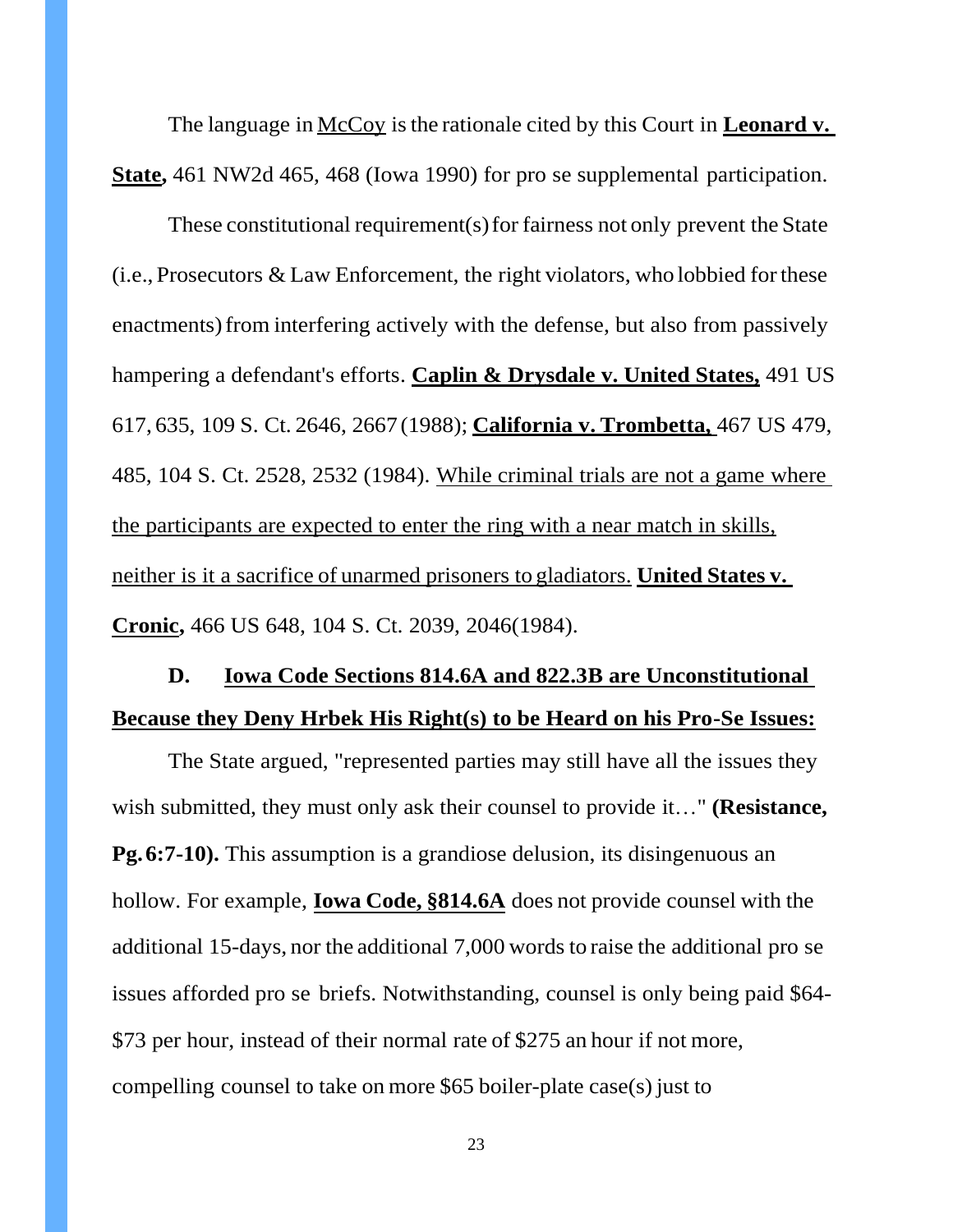be able to stay in business.

Moreover the State provides for Collateral Review and a Appeal as a "Right," but now refuses pursuant to §§814.6A and 822.3B to provide Hrbek with a fair and meaningful opportunity to be heard, and to obtain adjudication(s) on his prose issues. Sections 814.6A & 822.3B do not comport with those due process rights. **Evitts v. Lucey,** 469 US 387, **405**, 105 S. Ct. 830,**841**, 83 L.Ed.2d 821 (1985) citing **Douglas v. People of California,** 372 US 353, 83 S. Ct. 814, 9L.Ed.2d 811 (1963); **Griffin v. Illinois,** 351 US 12, 76 S. Ct. 585, 100 L. Ed 891, 55 ALR2d 1055 (1956). **Iowa Code 822,** §§822.2 & 822.3, provide Hrbek with a Right to Collateral Review and §822.9 (2019) provides him the right to appeal. **Bryson v. State,** 886 NW2d 860, 861 (FN-1)(2016). Hrbek will be denied these rights simply because he will not waive his right to assistance of counsel, therefore these substantive rights will be forever lost. How many different procedural, statutory and substantive rights would Hrbek be denied if he did waive counsel and proceeded strictly pro se?

# **E. Procedural & Remedial Judicial Restraints Are Already In** Place So There Is No Need For §814.6A Nor §822.3B:

In **Metropolitan Jacobson Dev. Venture v. Board of Review,** 476 NW2d 726, 729 (Ct. App. 1991), it was held that ''We have said that we do not utilize a deferential standard when persons choose to represent themselves.

24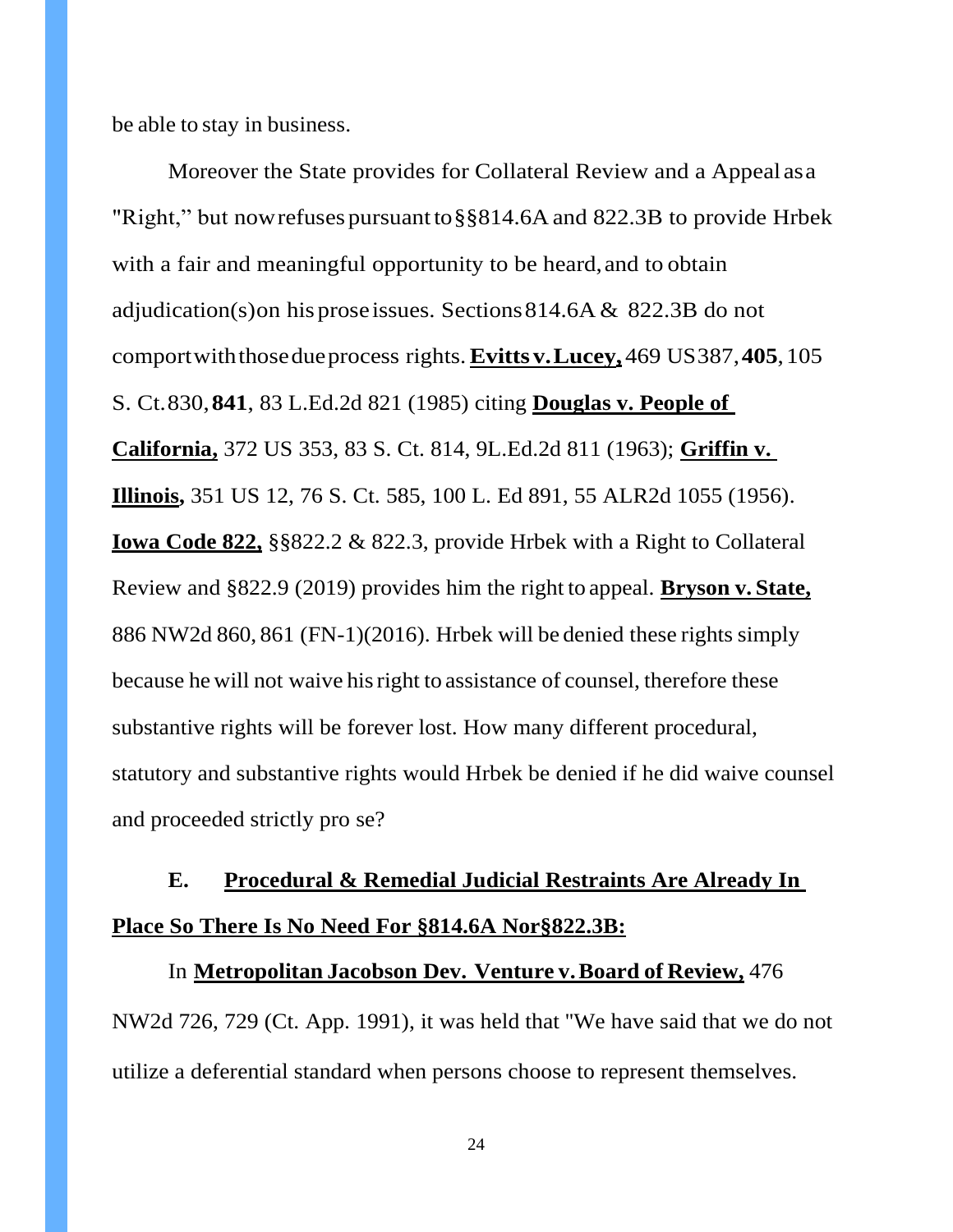'The law does not judge by two standards, one for lawyers and one for lay persons. Rather, all are expected to act with equal competence. If alay person chooses to proceed pro se, they do so at their own risk. See also **Kubik v. Burk,** 540 NW2d 60, **63** (Ct. App. 1995). Observing that lawyers and pro se litigants must follow the rules and those acting on their own behalf do not receive more deferential treatment. Accord, In **Re Estate of DeTar,** 572 NW2d 178, **180** (Ct. App. 1997). Courts will not speculate on arguments a party might have made and then search for legal authority and comb the record for facts to support such arguments. Skeletal arguments are really nothing more than assertions, and will not preserve claims. **Young v. Gregg,** 480 NW2d 75, 78 (Iowa 1992); **Zamora v. State,** 2019 Iowa App. Lexis 83 (S. Ct. #18-0007 - January 23, 2019).

And, any prose supplemental briefs or designations filed beyond the 15 day period by a properly served defendant or appellant will not be considered by the court and no response by the State will be required or allowed. **Gamble v. State,** 723 NW2d 443, 447n.7 (Iowa 2007).

Furthermore, our appellate rules of procedure and judicial restraint expect claims raised on appeal be specific. See: **State v. Tyler,** 867 NW2d 136, 166 n.14 (Iowa 2015)(indicating a "passing reference" in a brief is insufficient); **Hyler v. Garner,** 548 NW2d 864, 876 (Iowa 1996)("[W]e will not speculate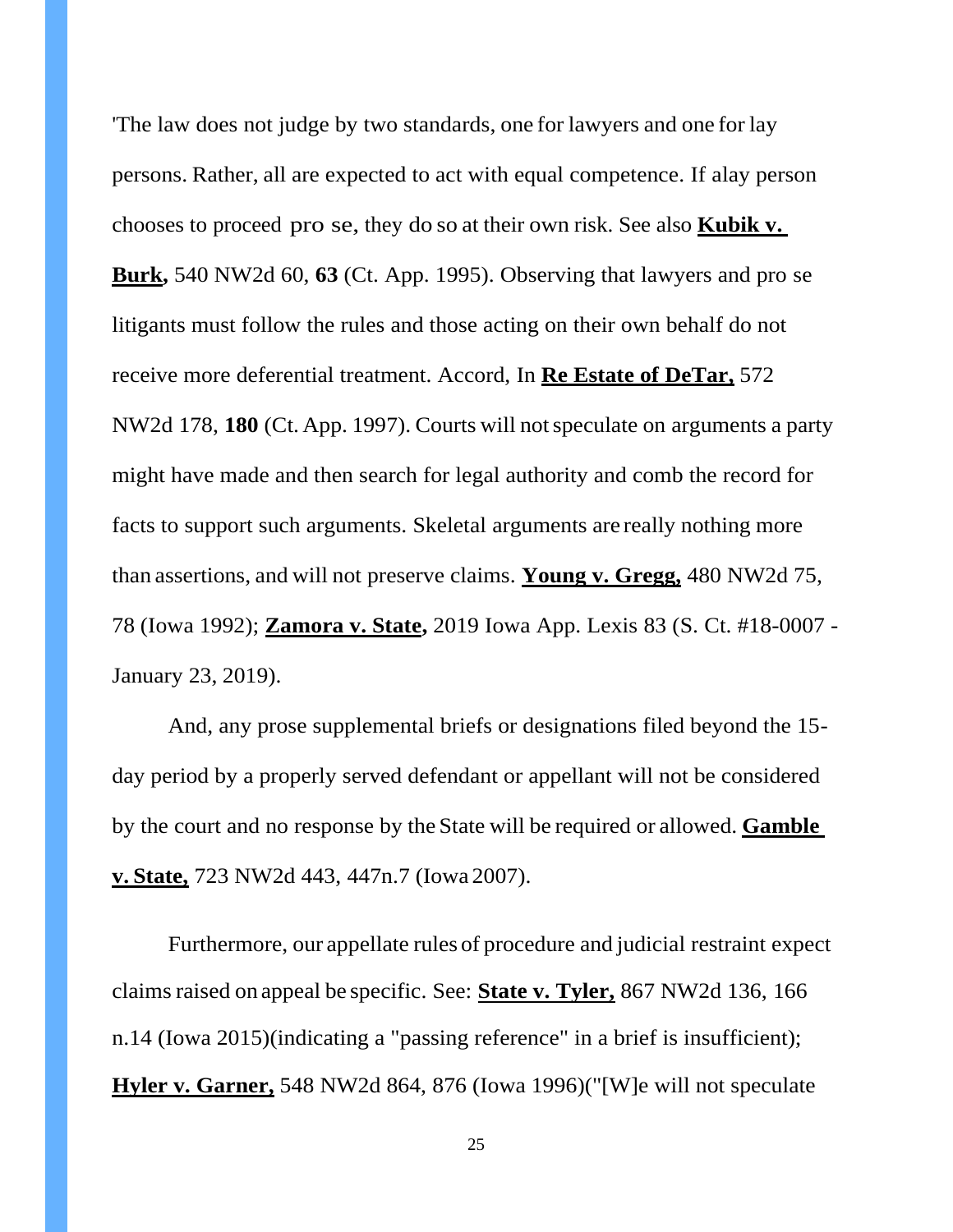on the argument [a claimant] might have made and then search for legal authority and comb the record for facts to support such arguments."). A party who fails to satisfy this standard risks waiving the issue. **Iowa R. App. P. 6.903(2)(g)(3)** (Provides that failure to cite authority may be deemed a waiver). Goode v. State, 920 NW2d 520, 524 (Iowa 2018).

#### **III. THE CHANGES TO IOWA CODE SECTIONS 814.6A AND 822.3B IF CONSTITUTIONAL CAN NOT BE APPLIED RETROACTIVELY.**

Because S.F. 589's amendment to sections 814.6A and 822.3B prohibit PCR applicants and PCR Appellants **(Hrbek)** who are represented by counsel from filing prose documents or otherwise participating in having its issues heard and adjudicated, S.F. 589's amendments eliminate or limits substantive rights<sup>1</sup> that were available to Hrbek when his PCR application was filed, and should only be applied prospectively, if at all considering there is not needed in light of all the other judicial restraints.

Indeed, the Iowa Code's general savings provision renders the change(s) in Iowa Code sections 814.6A  $&$  822.3B inapplicable to prisoners

 $<sup>1</sup>$  A substantative statute creates, defines, and regulates rights. A substantative statute also takes</sup> away vested rights. A procedural statute affords the practice, method, procedure, or legal machinery by which a person may enforce substantative law. A remedial statute gives an injured person a private remedy for a wrongful act. Generally, a remedial statute is designed to correct an existing law or redress an existing grievance. See: City of Waterloo v. Bainbridge, 749 N.W.2d. 245, 249 (Iowa 2008) (internal citations omitted); see also, Didinger v. Allsteal, Inc., 860 N.W.2d. 557, 563 (Iowa 2015) (quoting, Anderson Fin. Services v. Miller, 769 N.W.2d. 575,578 (Iowa 2009)).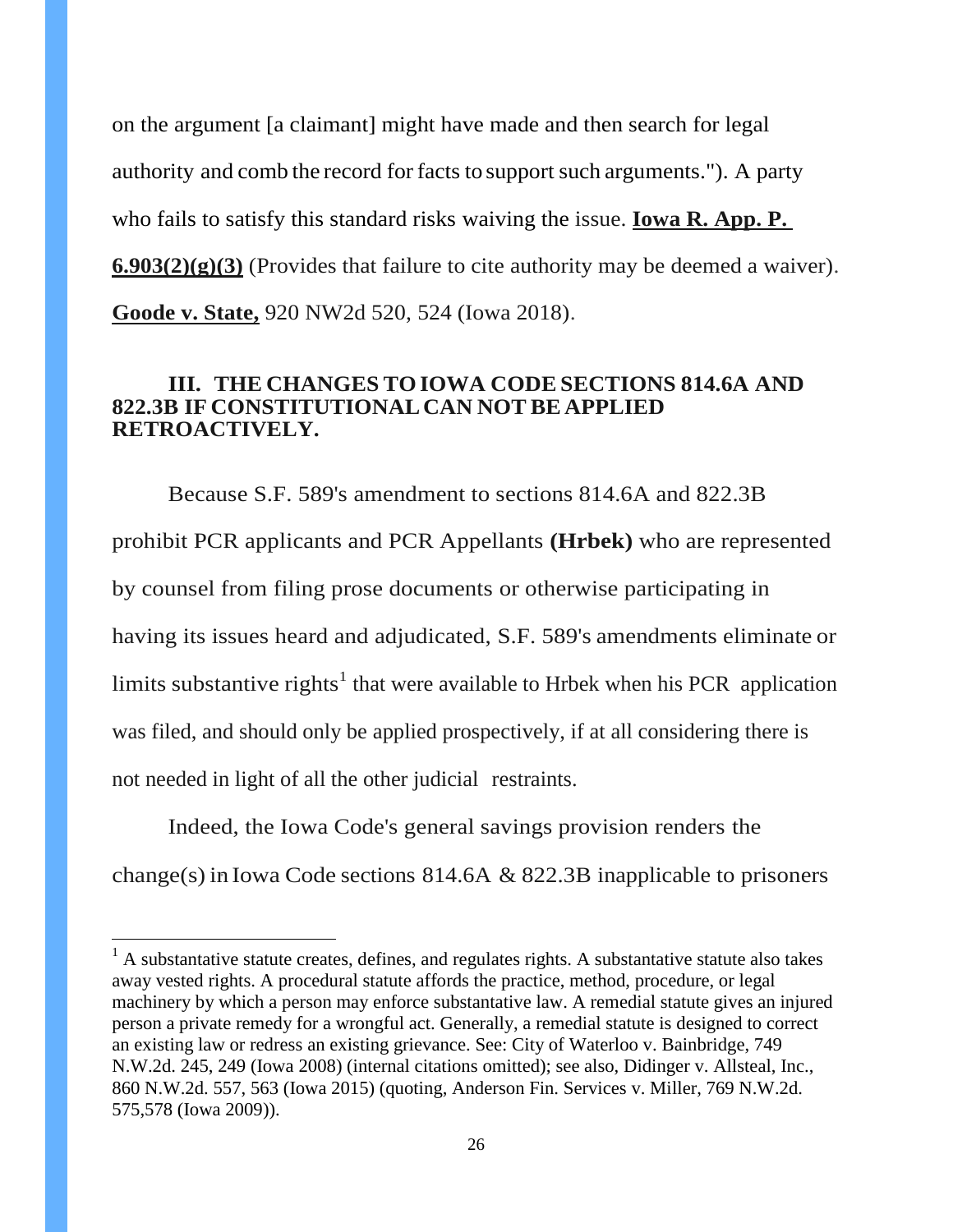such as Hrbek who had their PCR applications on file and have a right to

appeal pursuant to §822.9 before the amendments went into effect.

1. The reenactment, revision, amendment, or repeal of a statute does not affect any of the following:

a) The prior operation of the statute or any prior action taken under the statute.

b) Any validation of the statute or penalty, forfeiture, or punishment incurred in respect to the statute, prior to the amendment or repeal.

c) Any violation of the statute or penalty, forfeiture, or punishment incurred in respect to the statute, prior to the amendment or repeal.

d) Any investigation, proceeding, or remedy in respect of any privilege, obligation, liability, penalty, forfeiture, or punishment; And the investigation, proceeding, or remedy may be instituted, continued, or enforced, and the penalty, forfeiture, or punishment imposed, as if the statute had not been repealed or amended.

#### **Iowa Code, §4.13**(2019).

Before the effective date of section 814.6A and 822.3B (July 1, 2019),

Hrbek had substantive rights to file supplemental prose documents, briefs and

to participate fully. Hrbek's right(s) to actively participate and be heard cannot

be retroactively removed by the newly amended statutes. See: **Brewer v. Iowa** 

**District Court for Pottawattamie County** 395 NW2d 841, 843 (Iowa 1986).

("If it had been the purpose of the 1984 amendment [adding a 3-year statute of limitation to the PCR statute], to abate pending proceedings or to limit ·the time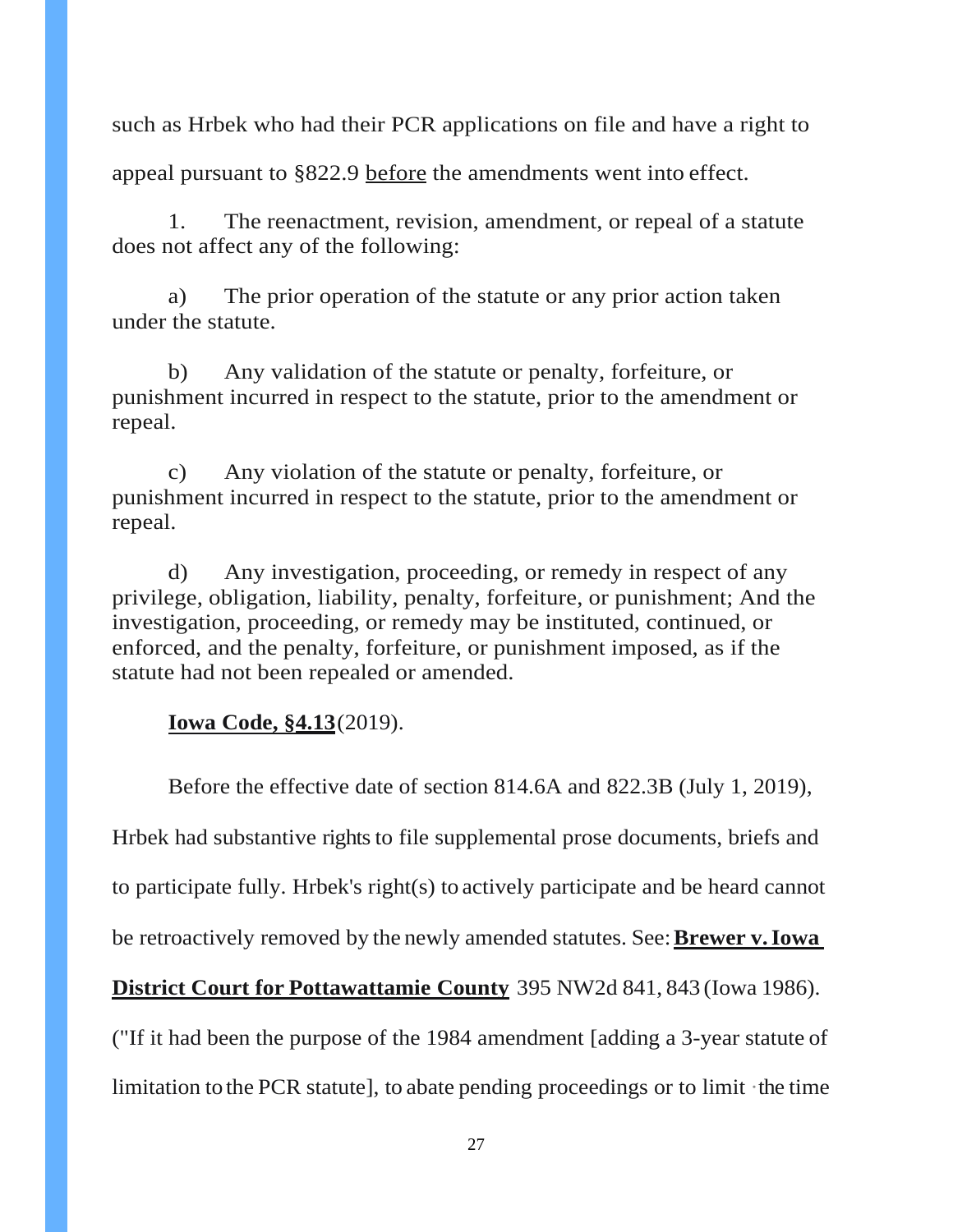for commencing a new PCR, we believe the legislature would have made that intention clear."). See also, **Frink v. Clark,** 285 NW 681, 684 (1939)("This court has expressly recognized that, after the commencement of an action, the question of jurisdiction is purely judicial and a legislative act, which attempts to deprive the Court of jurisdiction, is unconstitutional.") **McSurely v.** 

**McGrew,** 118 NW 415, 418 (1908). ("These principles are so fundamental, as scarcely to need the citation of authorities in their support."). **Iowa Code, §4.5** (2019) Clearly states that statutes are presumed to operate prospectively unless they are expressly made retroactive. **Dindinger v. Allsteel, Inc.,** 860 NW2d 557, 562-63 (Iowa 2015).

Therefore, in light of the substantive and vested rights in Iowa Code, §§822.2, 822.3 and §822.9, notwithstanding our Courts' precedents in Leonard, Gamble, and Jones, Hrbek must be allowed to continue his active prose participation and supplemental filings in his PCR proceedings, this interlocutory appeal, and the subsequent appeal, if any, from a final judgment in the pending PCR action.

#### **CONCLUSION**

For the reasons stated in Division I, II, and III, above, Hrbek respectfully requests that this Court interpret Iowa Code, §§814.6A and 822.3B to operate prospectively and consider this pro se supplement brief, and allow Hrbek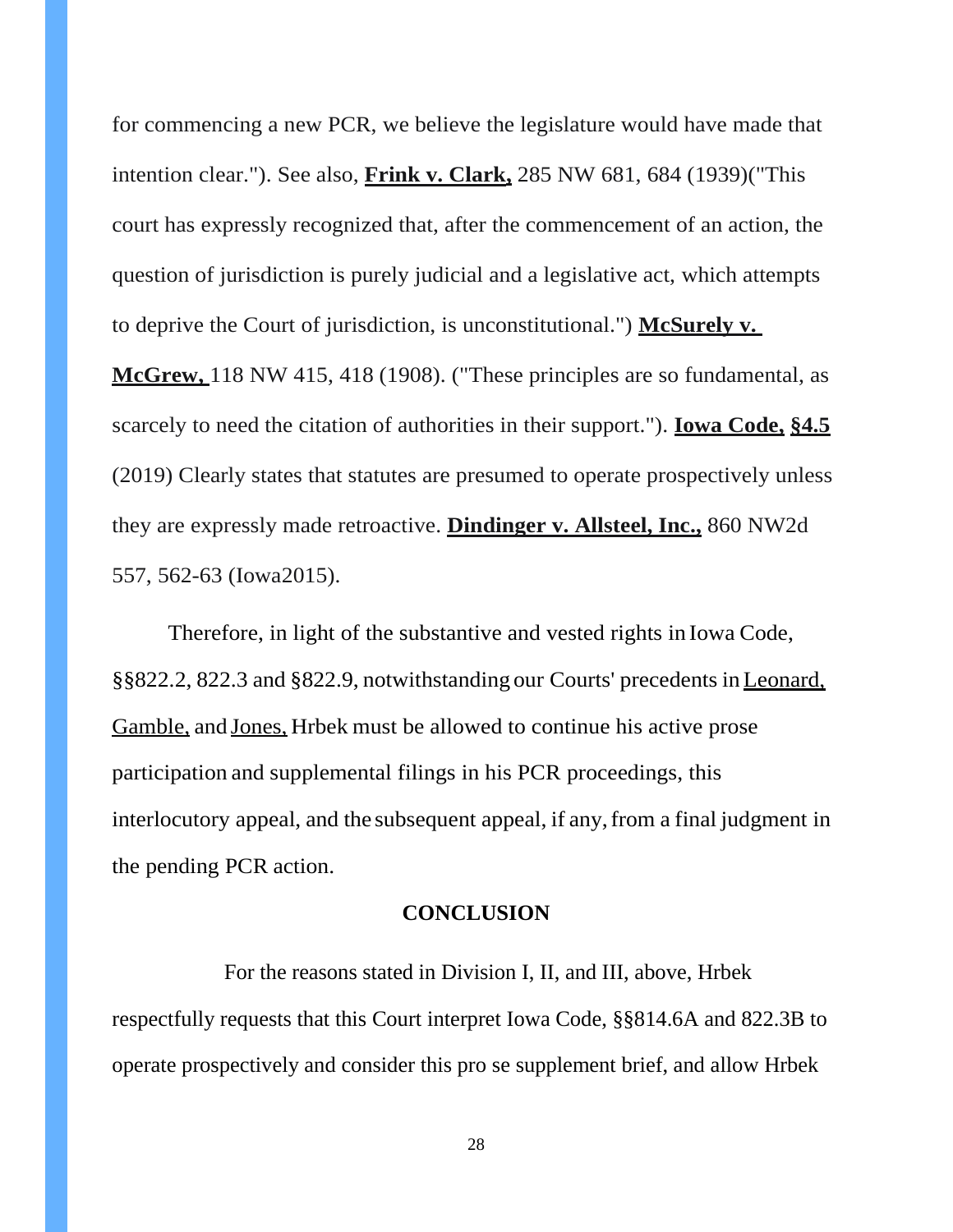to continue his active pro se participation and supplemental filing in the district court, inasmuch, that these new amendments improperly intrude upon the jurisdiction and inherent authority of our judicial branches of government.

No law that is contrary to the constitution may stand. **Iowa Const. art. XII, §1.**"Courts must under all circumstances, protect the supremacy of the constitution as a means of protecting our Republic form .of government and our freedoms." **Varnum v. Brien,** 763 NW2d 862, **875** (Iowa 2009). Our framers vest this Court with the ultimate authority, and obligation, to ensure no law passed by the legislature impermissibly invades an interest protected by the constitution.

### **Planned Parenthood of the Heartlands v. Reynolds ex rel State,** 915

NW2d 206, 212-213 (Iowa 2018). ''The obligation to resolve this grievance and interpret the constitution lies with this court." **Id**.

Hrbek further respectfully requests that this Court invalidate §§814.6A

and 822.3B, as invading both the district and appellate court(s) delegated and

inherent authority as stated in Division I, II, and III, above, because the

retroactive application also violates Hrbek's equal protection, due process, and

 $2 \text{}$  Equal Protection, the Iowa constitution defines certain individual rights upon which the government may not infringe. **Iowa Const. art. 1 ("Bill of Rights")**. Equal protection of the law is one of the guaranteed rights. **Iowa Const. art. 1. §6**.

All of these rights and principles are declared and undeniably accepted as the supreme law of this State, against which no contrary law can stand. See: **Iowa Const. art. XII. §1 ("This constitution shall be the supreme law of this State, and any law inconsistent therewith, shall be void.")** See **Varnum v. Brien**, 763 N.W.2d. 862, 875 (Iowa 2009). Iowa courts have a duty to protect individual rights from over reaching government power. Id. @875-76.

When Individuals invoke the Iowa Constitutions' guarantees of freedom and equality, courts are bound to interpret those guarantees. In carrying out this fundamental and vital role, we must never forget that it is a constitution we are expounding. It speaks with principle, as we, in turn, must also.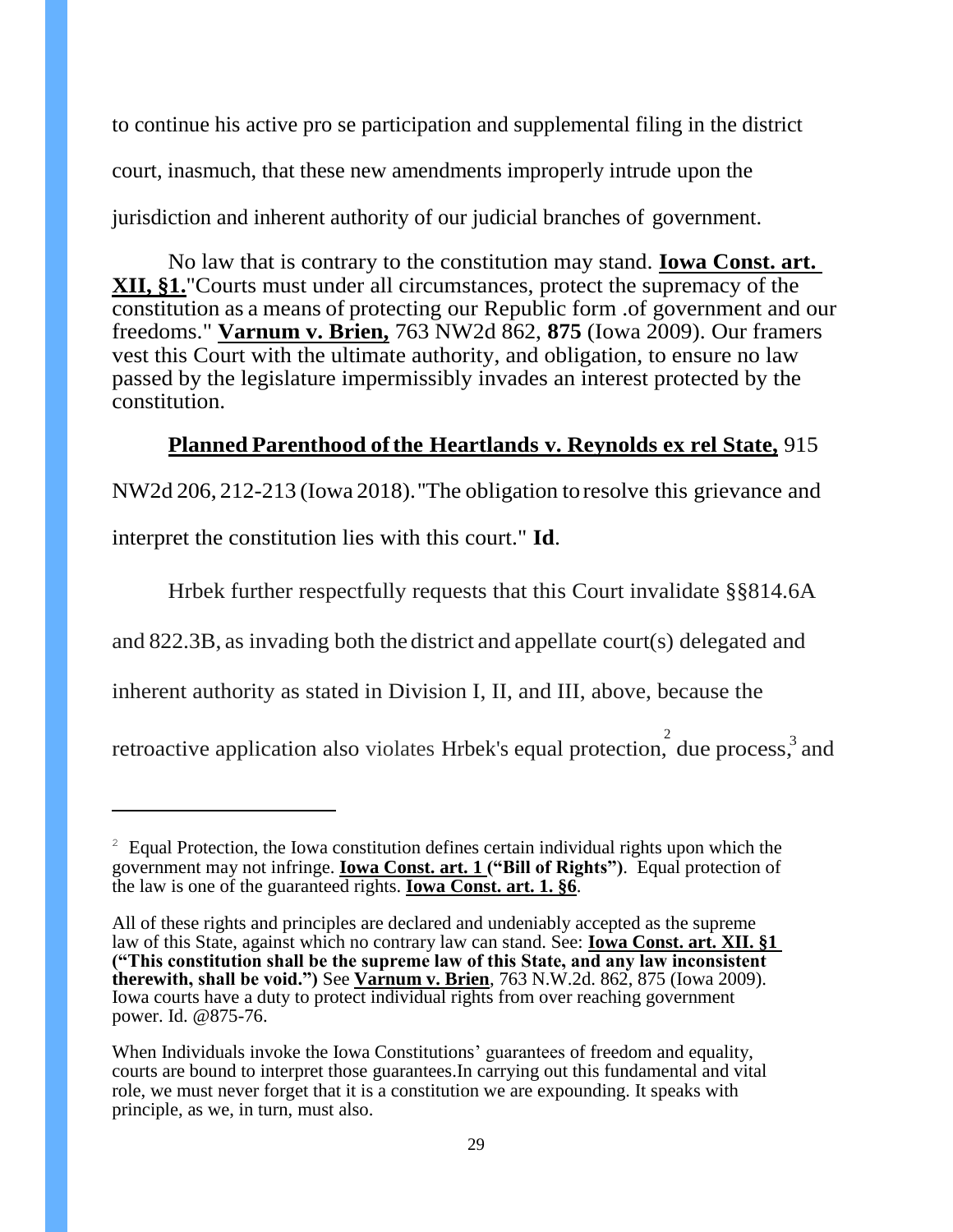the inalienable rights clauses.<sup>4</sup>

Joshu DHAL S-P-2020



Respectfully submitted,

ka L. tonbakt

John Lee Hrbek Anamosa State Penitentiary 406 North High Street Anamosa, Iowa52205-1157

Appellant - Pro Se.

Finally, it should be recognized that the constitution belongs to the people, not the government or even the judicial branch of government. See: **Iowa Const. art. 1, §2** ("All political power is inherent in the people. Government is instituted for the protection, security, and benefit of the people, and they have the right, at all times, to alter or reform the same, whenever the public good may require it.") While the constitution is the supreme law and cannot be altered by the enactment of an ordinary statute, the power of the constitution flows from the people, and the people of Iowa retain the ultimate power to shape it over time. See: **<u>Iowa Const. art X ("Amendments to the</u> Constitution.**" **Id.** @ 876 (internal case citations and quotation omitted).

<sup>3</sup> Due Process claims are grounded in the guarantees of both the federal and State constitutions. **US Const. amends. V, XIV; Iowa Const. art 1, §9**. These due process provisions are nearly identical in scope, import and purpose. Accordingly, we typically interpret both in a similar fashion. The Due Process Clauses are understood to include two separate but related concepts. Both are at issue. The first, substantive due process prevents the government from interfering with rights implicit in the concept to ordered liberty. Its companion concept, procedural due process, acts as a constraint on government action that infringes upon an individual's liberty interest, such as the freedom from physical restraint. See: **State v. Seering,** 701 NW2d 655, 662 (Iowa 2005)(internal case citations, quotations, and brackets omitted).

<sup>4</sup> Inalienable Rights, this Court has acknowledged that the constitutional protection embodied in Iowa's Inalienable Rights Clause "is not a mere glittering generally without substance or meaning." **State v. Osborne**, 154 NW 294, 200 (1915); see also, **Hoover v. Iowa State Highway Comm'n, 222 NW 438, 439 (1928) (stating it was intended that** article 1§1 was "to be enforced by the judiciary"). See generally, Joseph R. Grodin, Rediscovering the Stat Constitutional Right to Happiness and Safety, 25 Hastings Const. L.Q. 1, 22 (1997) (stating "most courts have assumed that the inalienable rights clauses have some judicially enforceable content"). We have held, this provision was intended to secure citizens' pre-existing common law rights (sometimes known as "natural rights") from unwarranted government restrictions. **May's Drug Stores v. State Tax Commission**, 45 NW2d 245, 250, (1950).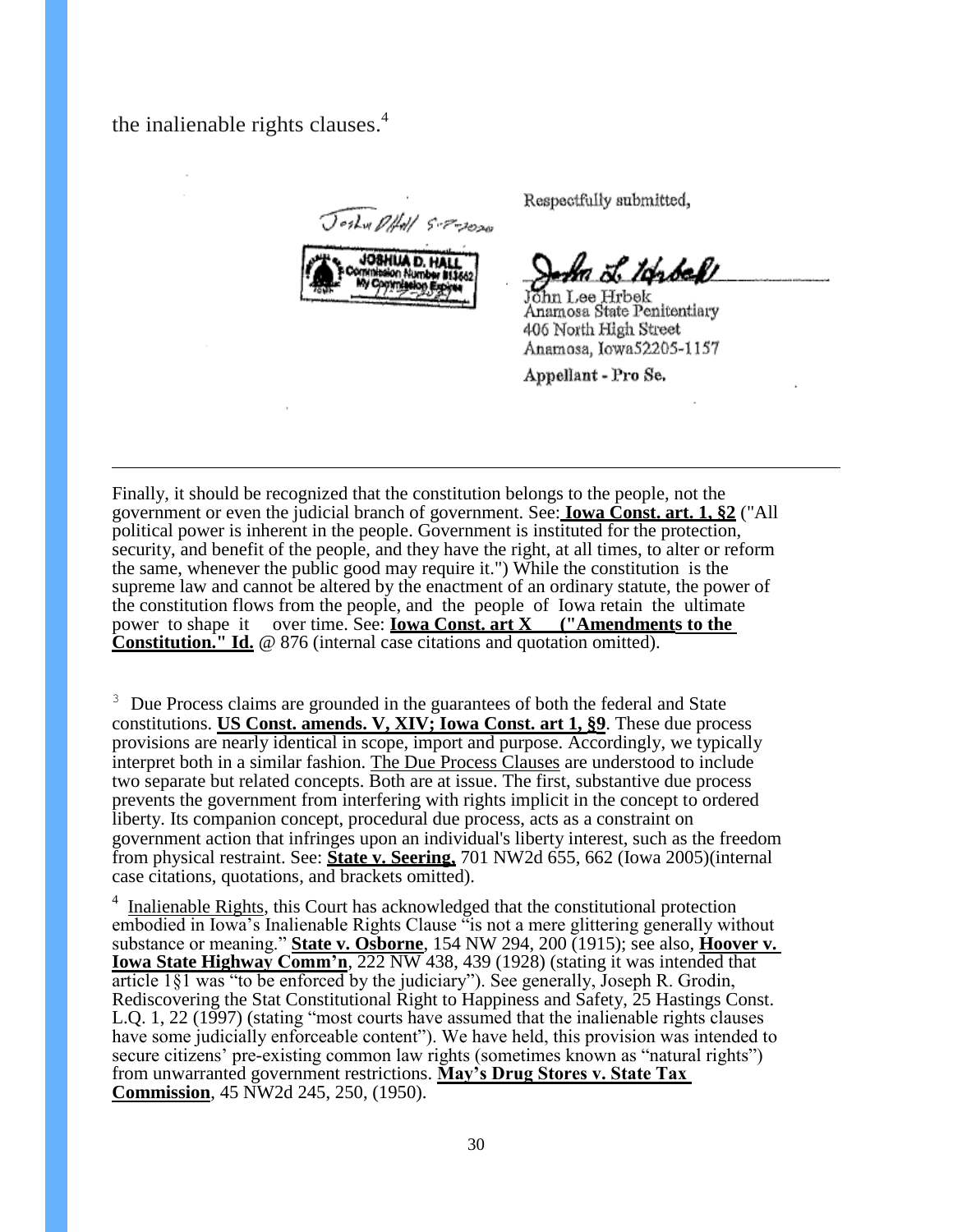#### **ATTORNEY'S CERTIFICATE OF COSTS**

I, Philip B. Mears, Attorney for the Appellant, hereby certify that the cost of preparing the foregoing Appellant's Pro Se Brief was \$3.20.

#### RESPECTFULLY SUBMITTED,

/s/ Philip B. Mears PHILIP B. MEARS

MEARS LAW OFFICE 209 E. Washington Street Paul-Helen Building, Suite 203 Iowa City, Iowa 52240 (319) 351-4363 Office (319) 351-7911 Fax philmears@mearslawoffice.com AT0005330

ATTORNEY FOR APPELLANT